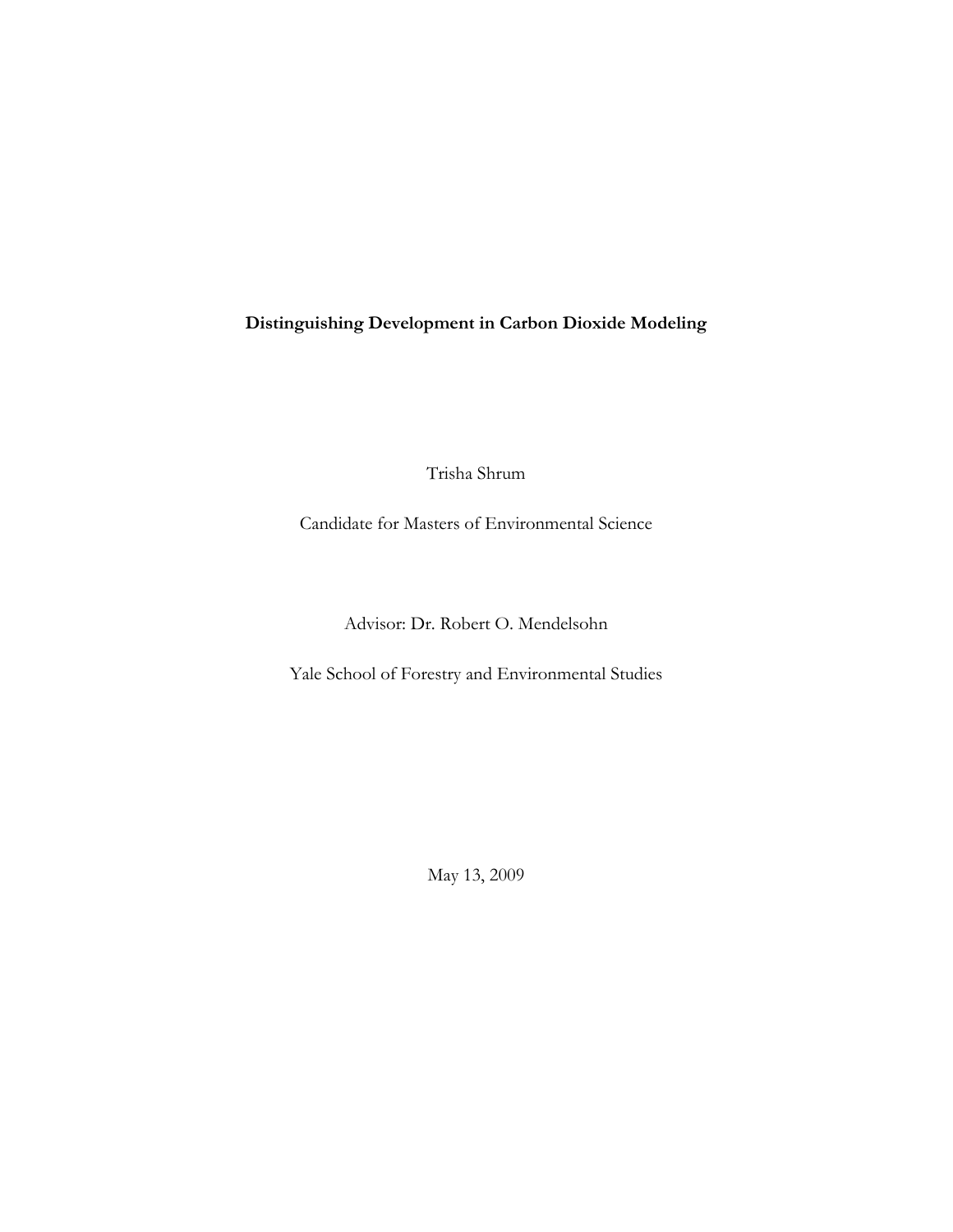#### **Introduction**

Historically, the developed countries have generated most of the world's carbon dioxide emissions. However, the emerging nations will be responsible for ever-increasing amounts. In contrast, the developing countries have not had nor will soon have a major impact on overall global emissions. If developing countries do not have large emissions, assuming mitigation in these countries will produce major emissions reductions is unsound policy. If developing countries are predicted to have large future emissions, then a more careful analysis of the emissions sources and potential mitigation in developing countries is essential. According to the International Energy Agency, global energy demand is expected to grow by 52% from 2004 to 2030, and a large portion of that growth will occur in developing countries (IEA 2006). Clearly, there is a need for serious analysis of these emissions to help focus and maximize the impact of mitigation efforts.

Emissions are growing all around the world, but are growing at the fastest rate in emerging countries. While the emissions per capita for most developing and emerging nations remains much lower than that of developed nations, the GHG emissions per unit of  $GDP_{pop}$  is 56% higher in non-Annex I countries than in Annex I countries (IPCC 2007a). This points to a potential for improvement in emissions efficiency. If many low-cost improvements have not yet been made in many developing countries, then it follows that the marginal cost of reduction could be lower in those regions. Furthermore, in emissions projections to 2030, the IPCC's business-as-usual scenario estimates that there will be a 40% to 110% increase in energy related carbon dioxide emissions, and two-thirds to three-quarters of that growth is expected to take place in non-Annex I countries (IPCC 2007b). Thus, it may be true that where there is the highest growth, there is the highest potential for low cost mitigation. However, the hypothesis of low hanging fruit in developing countries needs to be explored more carefully.

To accurately predict carbon dioxide emissions as economies grow and change and to develop a clear estimate of greenhouse gas abatement opportunities, it is vital to clearly understand basic factors that explain emissions. Previous studies have addressed this question, but have treated countries fairly homogenously, examined only a few individual countries at a time, or have focused solely on the relationship between GDP and emissions. This study seeks to look at the entire globe and tease out how major macroeconomic and energy use factors impact emissions on a national level. A balance should be struck between wide applicability and accuracy of a model, thus it is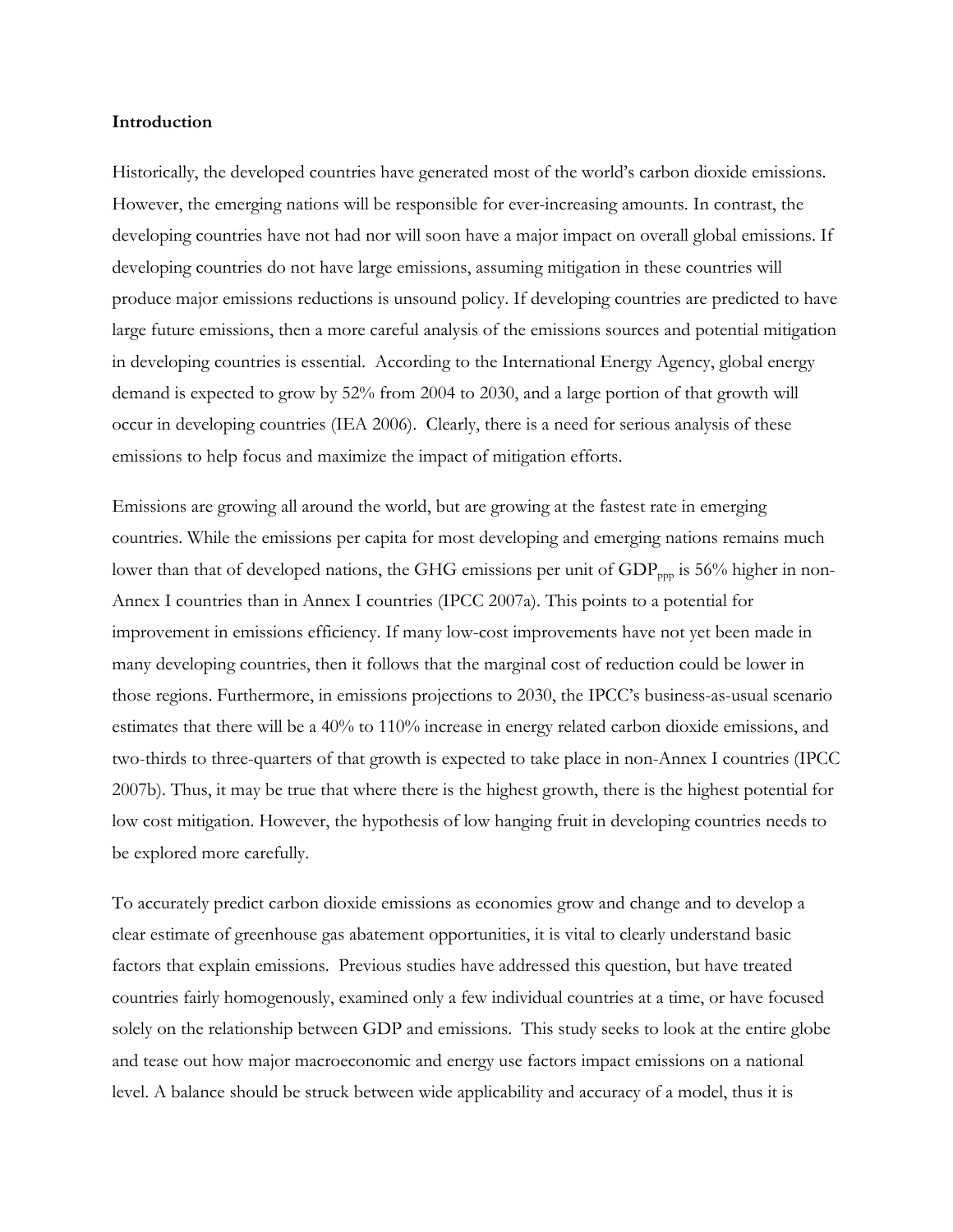necessary to recognize the differences among different levels of economic development. To do this, a distinction is made between developed, emerging, developing and least developed countries. These groups have very different energy needs and economic characteristics and are expected to have significantly different contributing factors to overall carbon dioxide emissions.

### **Background**

In 2004, 46% of emissions came from advanced economies while the developing world, as a whole, was the source of the majority of emissions (Figure 1). Emerging countries emitted nearly as much as advanced economies.



**Figure 1**: The contribution of each development group to total CO2 emissions in 2005

On average, advanced economies have the highest emissions per capita followed by emerging, developing, and least developed countries (Figure 2). There are however, some significant outliers among developing countries. Qatar emitted 68 metric tons per capita in 2004 followed by Kuwait, the United Arab Emirates, Trinidad and Tobago, Brunei, and Bahrain, all with CO2 emissions over 20 tons per capita.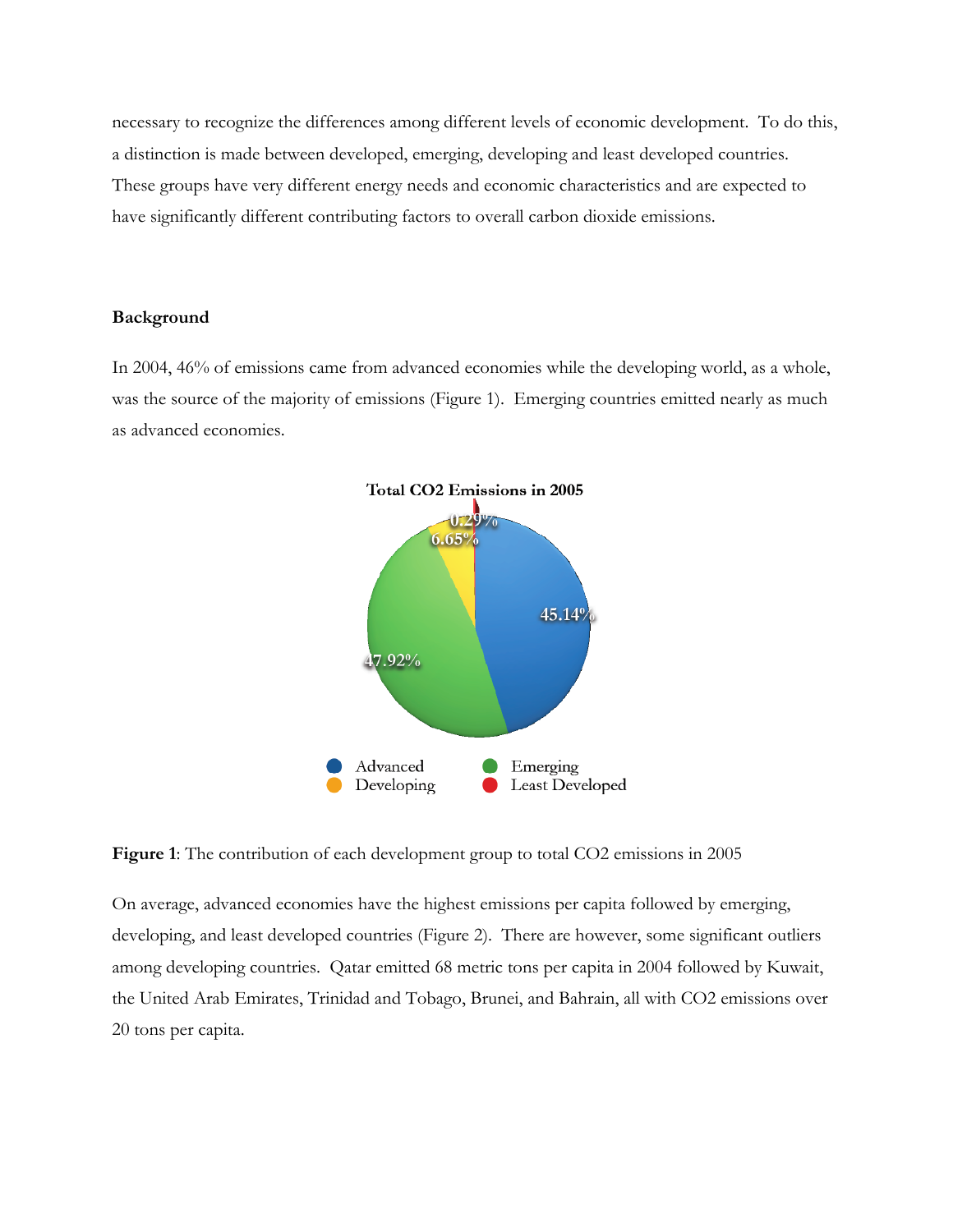

**Figure 2**: Box plot of CO2 emissions per capita for each development group including data for countries that were removed for model analysis.



**Figure 3**: Box plot of CO2 emissions per capita for each development group for countries that are included in the panel regression model.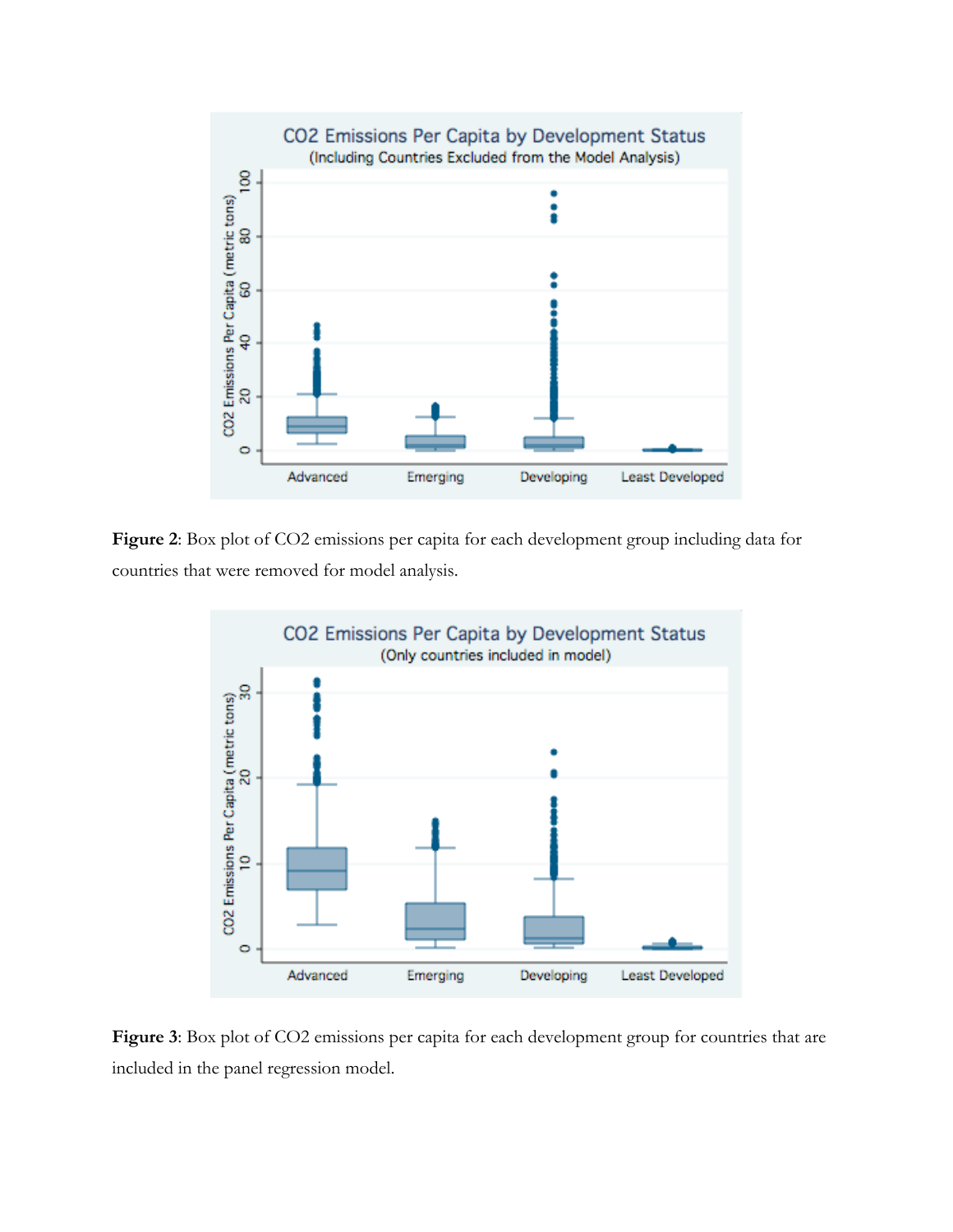

**Figure 4**: Box plot of CO2 emissions intensity of GDP for each development group including data for countries that were removed for model analysis.



**Figure 5**: Box plot of CO2 emissions intensity of GDP for each development group for countries that are included in the panel regression model.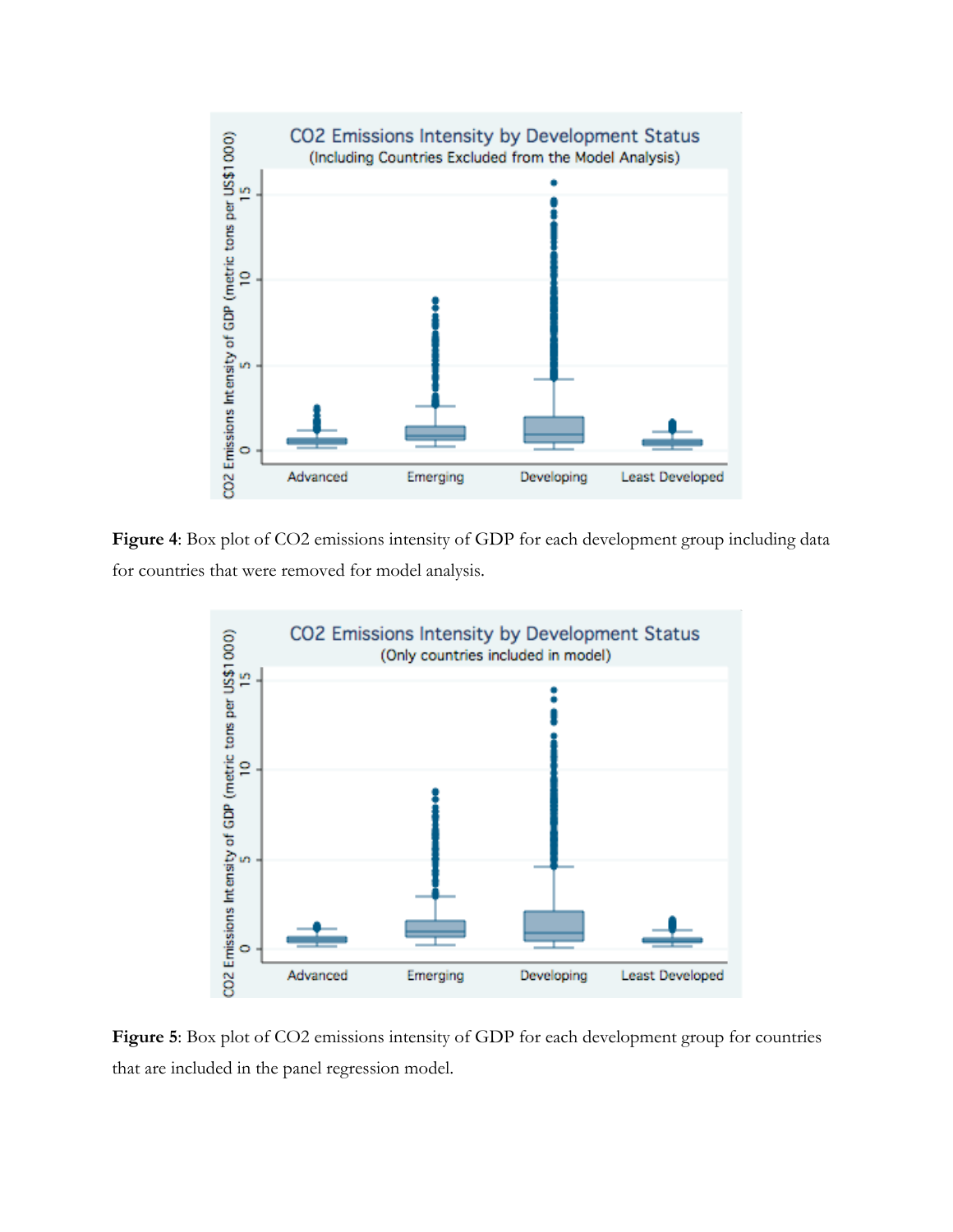Emissions intensity of GDP is lowest for advanced economies, followed by least developed countries, developing countries, and emerging countries (Figure 3). This pattern can be at least partially attributed to the large disparities in GDP. However, other factors, such as energy efficiency and fuel use, also have an impact. Note that the carbon dioxide emissions intensity of GDP follows the inverted U-shape of a Kuznets curve, while the emissions per capita steadily increases with more development.

#### **Existing Methods and Previous Studies**

The IPAT identity is a widely known accounting method to parsimoniously break down the environmental impacts of a society (Commoner 1971, York et al 2003, Raupach et al. 2007). This method posits that the impact (I) is the result of the multiplicative effects of population (P), affluence (A), and technology (T). When applied to greenhouse gas emissions, this method is known as the Kaya Identity:

$$
C\!\!=\!\!\left(\frac{C}{E}\right)\!\left(\frac{E}{GDP}\right)\!\left(\frac{GDP}{P}\right)\ast P
$$

where C is carbon dioxide emissions, E is energy use, and P is population.

The decomposition method has been widely used to explain energy use and emissions as the result of three major explanatory factors: the economic activity in each sector, the sectoral energy or emissions intensity, and structural shifts in the economy (Luukanen and Kaivo-oja 2002, Ang and Liu 2007). The method deconstructs economic activity by sector and analyzes how these factors interact to make up the total emissions or energy use of the economy. It is used to track the effectiveness of energy efficiency measures, to evaluate the impact of fuel switching, and to gain insight on how various sectors contribute to overall emissions.

One of the most widely studied and discussed trends in carbon dioxide emissions is the Environmental Kuznets Curve (EKC). While many panel data studies have found this concave relationship between emissions and GDP, others have rejected the EKC for carbon dioxide emissions. One such study was a nonparametric analysis, which finds a monotonic relationship, not a convex relationship between GDP and emissions (Azomahou et al. 2006). Using econometric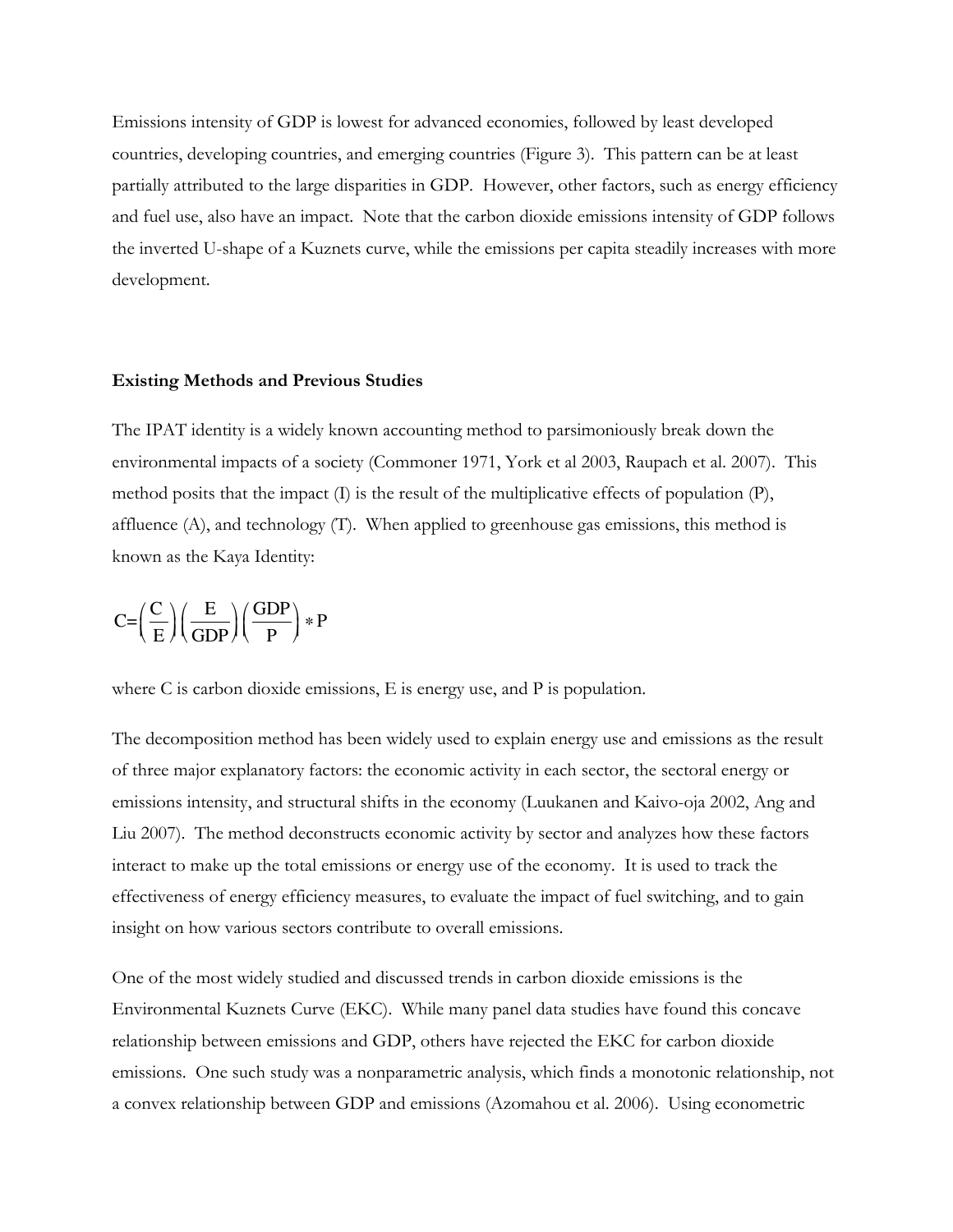analysis with panel data, Galeotti and Lanza analyze the relationship between carbon dioxide emissions and GDP (1999). They evaluate Annex-I and non-Annex-I countries and estimate an EKC to forecast future emissions.

Energy use is both an input and an output in economic activity (McKibben et al. 2007). Thus energy use, thus carbon dioxide emissions, and GDP share an important relationship. However, many additional factors determine the nature of the relationship—it is overly simplistic and inaccurate to track emissions based on the growth of GDP alone. Under the same GDP growth path, emissions can diverge on a number of different paths depending on the sector composition of economic growth (McKibben et al. 2007).

While certain models assume convergence in emissions and energy use, in terms of energy intensity and emissions per capita, as economies become more developed, this assumption is not supported by empirical evidence (McKibben et al. 2007). Instead, natural resource endowments play a strong role in the emissions pathways of individual countries precluding unconditional convergence. The natural resource endowment helps to determine the fuel source mix of energy production, which is a major factor in the emissions intensity of energy.

This study draws from the underlying ideas of sectoral decomposition, the Kaya identity, and econometric analysis of panel data. By combining these approaches, more depth of analysis of the identifiable factors underlying carbon dioxide emissions is sought. In addition to examining GDP, population, and energy as in the Kaya identity, fuel sources, economic structure, and population distribution are also considered.

#### **Methods**

The purpose of this study is to identify differences in factors underlying emissions in economies at very different points in economic development. In order to analyze as many nations as possible, the model draws on the concepts underlying existing methods but is simplified to attempt to pinpoint the most significant sources of emissions without becoming overly data-intensive.

A fixed effects panel regression model is created to analyze panel data from 1971 to 2006. The fixed effects model calculates average coefficients for each factor and allows each country to have unique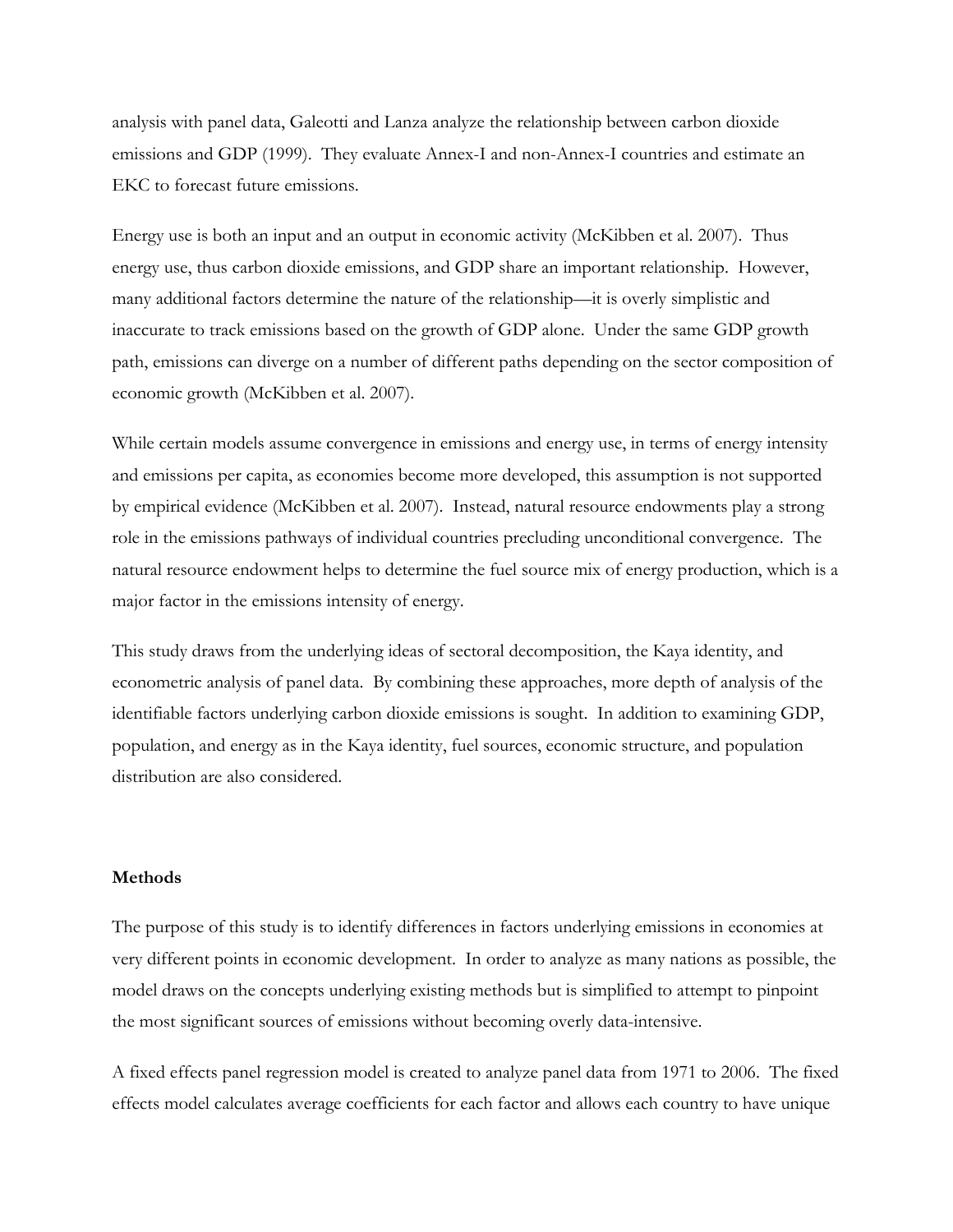y-intercepts. The fixed effects approach subtracts the panel-level averages from each term in the model. Characteristics that do not vary with time are thus removed from the model (Baum 2006). The general form of a fixed effect model is as follows:

$$
y_{it} - \overline{y}_{it} = (x_{it} - \overline{x}_{it})\beta + (z_i - \overline{z}_{it})\delta + u_i - u_i + \varepsilon_{it} - \overline{\varepsilon}_{it}
$$

where  $x_{it}$  is a vector of variables that vary across individual countries and across time,  $\beta$  is the vector of coefficients for  $x$ ,  $z<sub>i</sub>$  is the vector of variables that vary over countries but do not vary with time,  $\delta$  is the coefficient vector for *z*, *u<sub>i</sub>* is the country-level effect, and  $\epsilon$ <sup>*u*</sup> is the error term. The above equation removes the fixed effects for each country and leaves the time varying variables and the error term:

$$
\tilde{y}_{it} = (\tilde{x}_{it})\beta + \tilde{\varepsilon}_{it}
$$

Applying this general model to carbon dioxide emissions per capita will enable the analysis of the impact of each factor on emissions while controlling for most other variables, both within the model and the error term. The general model is as follows:

$$
CO2pc_{it} = \beta_0 + \beta_G (GDPpc_{it}) + \beta_{G2} (GDPpc_{it})^2 + \beta_E (Prdenergy_{it}) + \sum_j \beta_j Elect_{itf}
$$

$$
+ \sum_p \beta_j FuelProd_{ip} + \sum_s \beta_{its} \% GDP_{its} + \beta_k R_{it} + \beta_{it} TrnsptEng + \theta_i + \gamma_t + \varepsilon_{it}
$$

where  $GDP_{p_{c_i}} = GDP$  (US\$2000), *Prdenergy<sub>i</sub>*= productivity of energy (total primary energy supply (kt oil equivalent) divided by GDP),  $E$ lect<sub>it</sub> = percentage of total electricity output from each fuel where *f*={coal, oil, natural gas}, *FuelProd<sub>it</sub>* = annual fuel production where  $p =$ {oil, coal}, %*GDP* = percentage of value-added GDP from each economic sector where  $s = \{\text{industry}, \text{agriculture}\}\, R_{it} =$ percent of total population residing in rural areas, *TrnsptEng<sub>it</sub>* = energy use in transportation (kt oil equivalent),  $\theta_i$  = nation level fixed effects,  $\gamma_i$  = time dummy variables, and  $\varepsilon_i$  = time varying error term.

Aggregate variables, such as population, oil and coal production, and transport energy are scaled to annual population. Efficiency is accounted for by dividing GDP by total primary energy supply, this produces a term called the productivity of energy. Sources of electricity chosen are those that have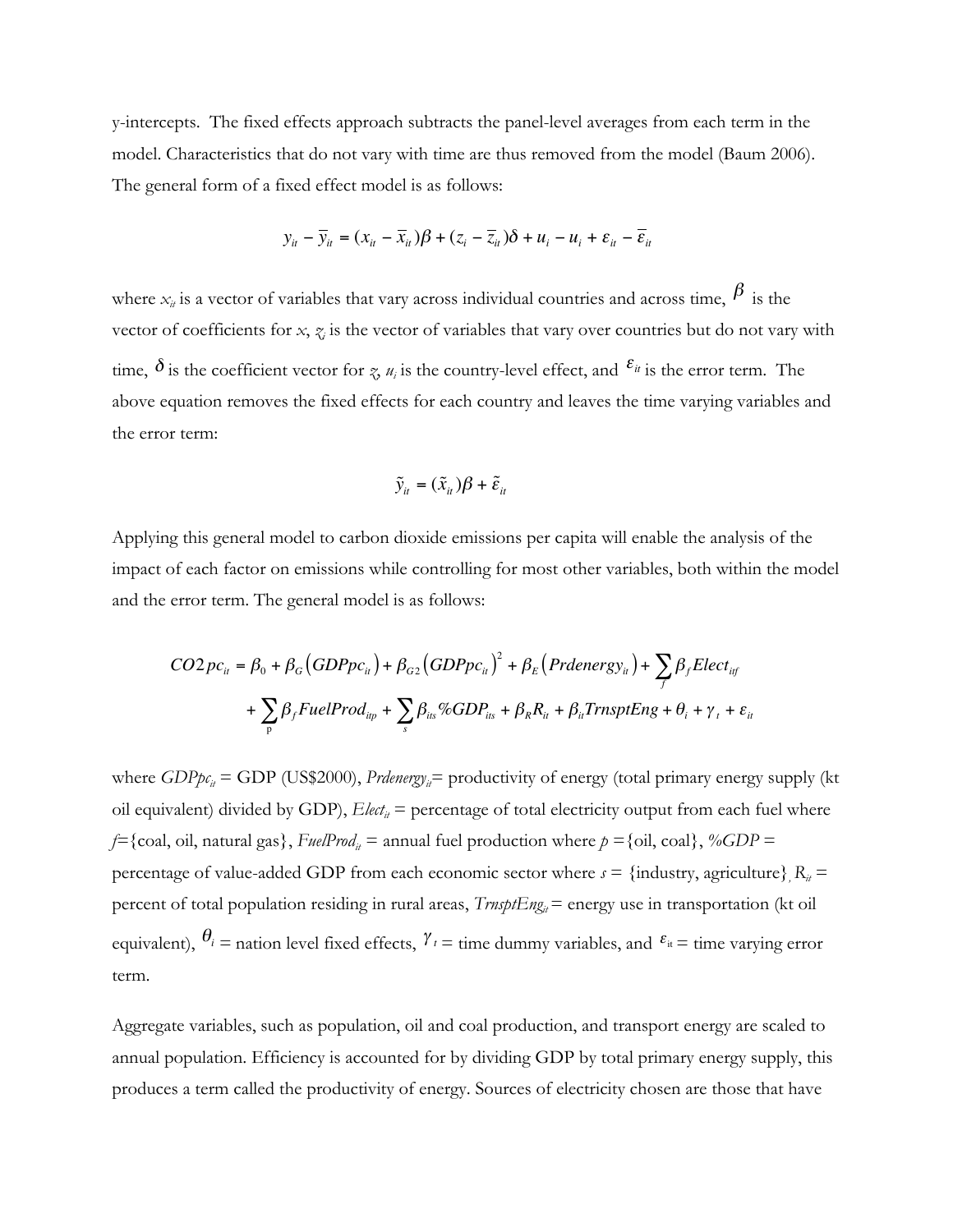the greatest contribution to carbon dioxide emissions. The economy is divided into three major sectors: industrial, agricultural, and services. In this model, the percentage of GDP in the industrial sector and agricultural sector are used as independent variables. The services sector variable is not included to prevent collinearity. The effects of urbanization is included in the model with the percentage of population in urban areas.

First these models are run without differentiating between development groups. Then dummy variables for each development group are created and interacted with each coefficient in the model to establish the separate coefficients for each development group. To focus in directly on the the differences in the relationship between GDP and emissions, a third model run collapses the GDP per capita relationship (linear and quadratic terms) back into aggregate coefficients for the entire group. Comparisons made among these models lead to better clarity about how these relationships change among development groups.

### **Country Level Data**

 $\overline{a}$ 

Data for this analysis was compiled from existing international databases. Data on carbon dioxide emissions, total primary energy supply<sup>1</sup>, percentage of electricity from each fuel source, energy production, and energy used in transport is gathered from the International Energy Agency. The World Development Indicators Database is the source for population, percentage of the population in rural areas, and value added by industry as a percentage of GDP (World Bank 2007).

The International Energy Agency database provides data on carbon dioxide emissions using both the tier 1 sectoral approach and the reference approach, total primary energy supply, energy production, imports and exports. The reference approach calculates emissions directly from fuel use, while the sectoral method is a bottom up approach that calculates emissions from each of the following sectors: energy, industrial processes (including cement manufacturing), solvent and other product use, agriculture, land use change and forestry, and wastes (IPCC 1996). This analysis uses the IPCC Tier 1 Sectoral approach carbon dioxide emissions data published by the International

<sup>&</sup>lt;sup>1</sup> Total Primary Energy Supply aggregates production, imports, exports, stock changes, and subtracts energy in international bunkers.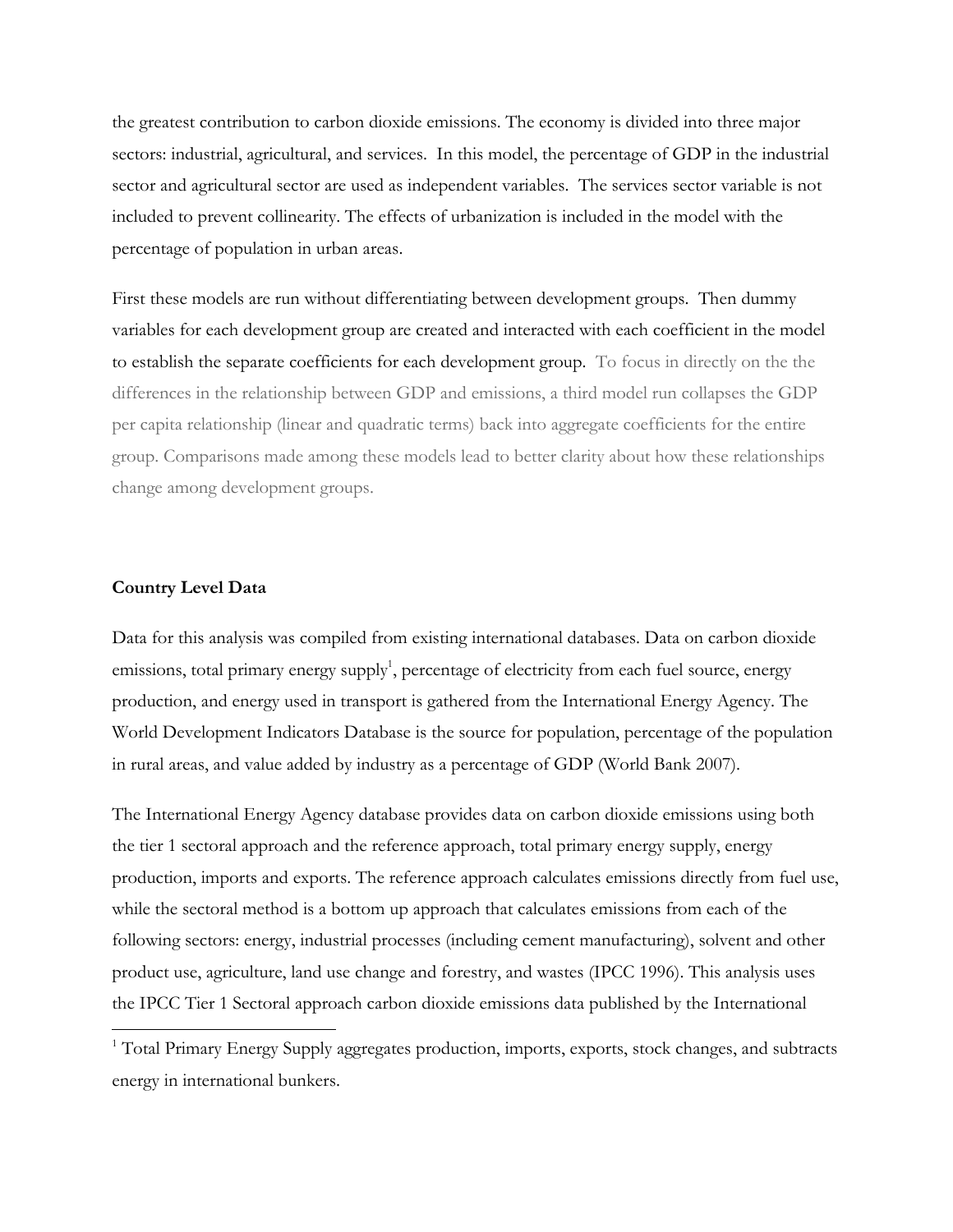Energy Agency (IEA 2008). These data do not include non-energy fuel use. Emissions for international transport are not included in country totals. They also do not account for biomass fuel emissions. If biomass fuels are sustainably harvested, then the emissions should net out to zero. However, if more biomass is burned than is regrown, then this assumption fails and the emissions reported to not fully reflect the anthropogenic emissions of a given country. Fugitive emissions from energy production are calculated, including flaring of natural gas. The broad-based Sectoral approach reduces the concern of endogeneity, which would occur in the Reference Approach where the CO2 emissions (the dependent variable) are directly calculated using a linear combination of a number of the independent variables.

Unfortunately, consistent data is not available for all countries for the entire sample period between 1971 and 2006. This creates an unbalanced panel. If the absence of a country from the sample year is not related to the error term in the model, then an unbalanced panel does not pose any major problems. However, if the countries are missing data because of some time-varying event that might also impact their carbon dioxide emissions but is not accounted for in the explanatory variables, then the coefficient estimators may be inconsistent.

One major source of unbalance is the breakup of the Soviet Union. A large number of countries appear in 1990 that were unaccounted for before, as the Soviet Union is not included in the analysis due to incomplete data. This could cause a problem, but since beginning the overall sample period at 1990 would not remove these issues and dropping all Soviet-bloc countries would reduce the explanatory value of the model, I instead make the assumption that this will not effect the model outcome. Further analysis could generate more certainty on this assumption.

Another source of imbalance appears to be conflict. A number of countries were missing a string of years in the middle of the sample period, such as Kuwait, which does not have data for 1990 to 1994. Clearly, a war within a nation's borders is likely to impact emissions in various ways unrelated to the explanatory variables. Furthermore, it is possible that lax reporting to international statistical agencies could relate to temporary political issues that may cause inconsistencies in the model.

To remove these potential inconsistencies, I dropped all countries with a gap of a year or more in the data. I also removed countries with 16 or fewer data points. I chose 16 as a benchmark because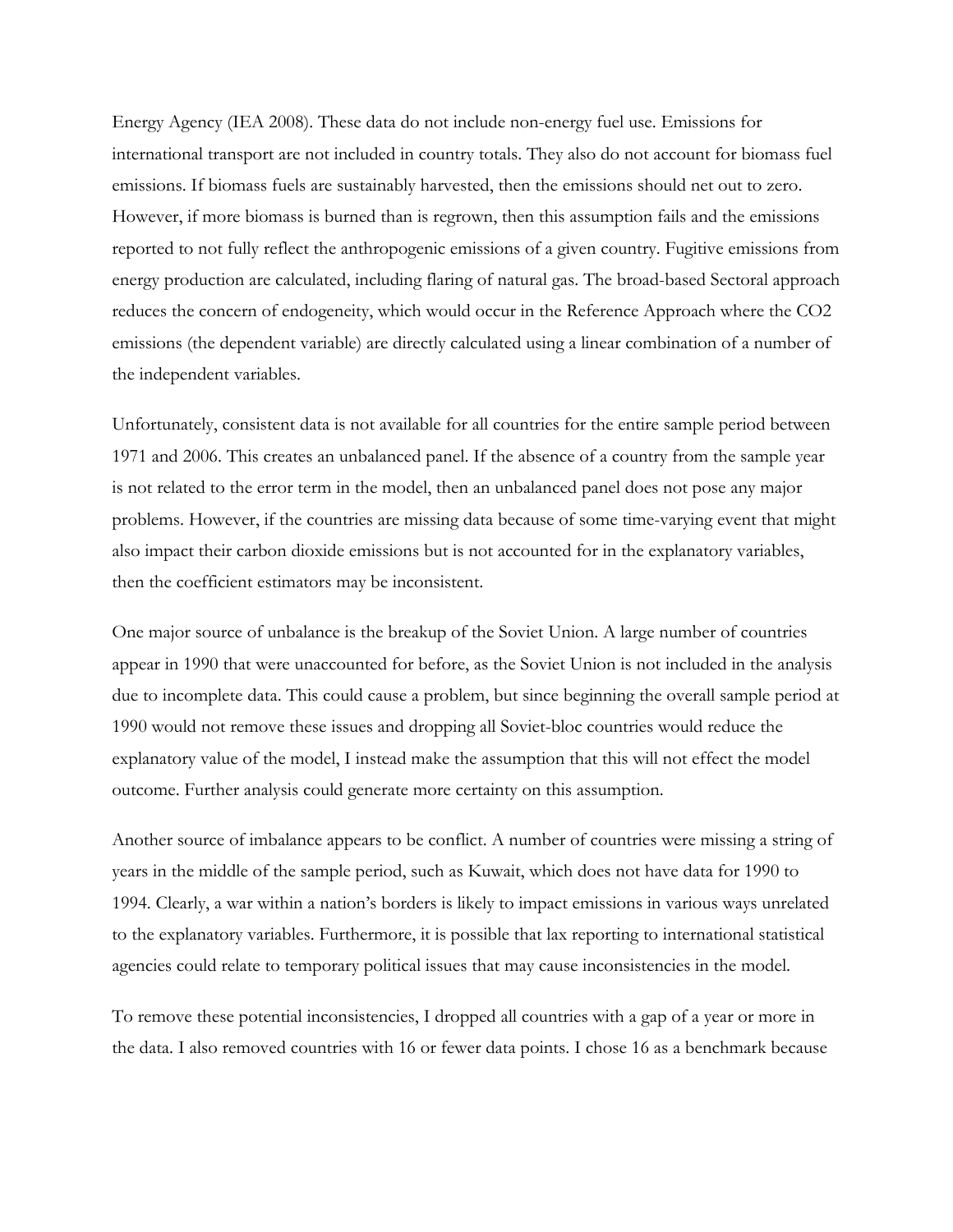the Soviet Bloc countries all have 17 years of data. With these corrections, the panel is still unbalanced, but is far less likely to have serious sample attrition correlation with the error terms.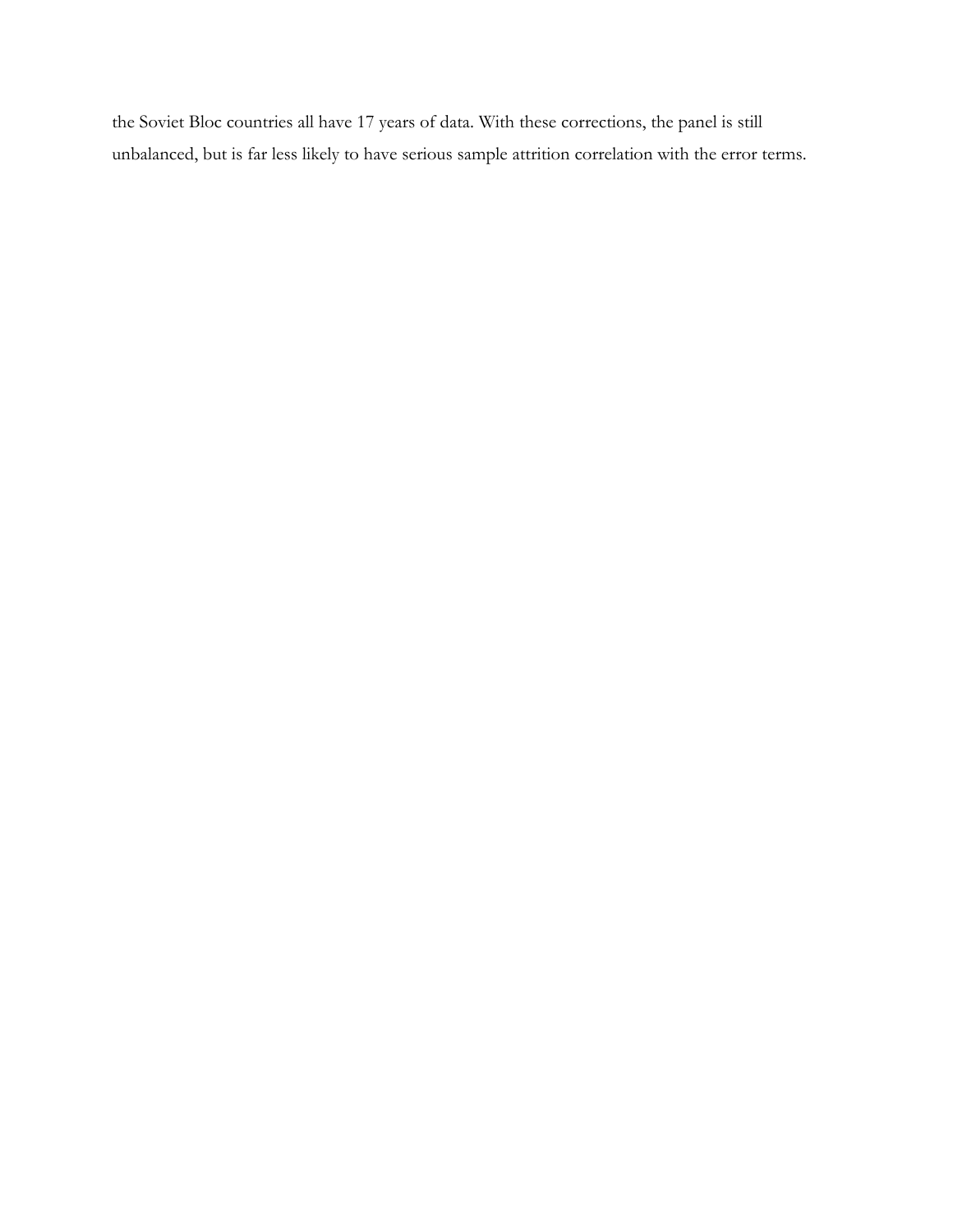| <b>Nation</b>          | Years<br>Included | <b>Nation</b>        | Years<br>Included | Nation                                   | Years<br>Included      |
|------------------------|-------------------|----------------------|-------------------|------------------------------------------|------------------------|
| Albania                | 1980-2005         | Finland              | 1971-2006         | Oman                                     | 1971-2004              |
| Algeria                | 1971-2005         | France               | 1971-2006         | Pakistan                                 | 1971-2006              |
| Angola                 | 1985-2006         | Gabon                | 1971-2006         | Germany                                  | 1971-2006              |
| Argentina              | 1971-2006         | Georgia              | 1990-2006         | Paraguay                                 | 1971-2006              |
| Armenia                | 1990-2006         | Germany              | 1971-2006         | Philippines                              | 1971-2006              |
| Australia              | 1972-2006         | Ghana                | 1971-2006         | Poland                                   | 1990-2006              |
| Austria                | 1971-2006         | Greece               | 1971-2006         | Portugal                                 | 1971-2006              |
| Azerbaijan             | 1990-2006         | Guatemala            | 1971-2005         | Romania                                  | 1981-2006              |
| Bangladesh             | 1980-2006         | Honduras             | 1971-2006         | Russia                                   | 1990-2006              |
| <b>Belarus</b>         | 1990-2006         | Hong Kong            | 1980-2006         | Saudi Arabia                             | 1971-2006              |
| Belgium                | 1971-2006         | Hungary              | 1971-2006         | Senegal                                  | 1971-2006              |
| Benin                  | 1973-2005         | Iceland              | 1973-2005         | Singapore                                | 1975-2006              |
| Bolivia                | 1971-2006         | India                | 1971-2006         | Slovakia                                 | 1985-2006              |
| Botswana               | 1981-2006         | Indonesia            | 1971-2006         | Slovenia                                 | 1990-2006              |
| Brazil                 | 1971-2006         | Iran                 | 1971-2006         | South Africa                             | 1971-2006              |
| Brunei                 | 1974-2006         | Ireland              | 1971-2005         | Spain                                    | 1971-2006              |
| Bulgaria               | 1980-2006         | Italy                | 1971-2006         | Sri Lanka                                | 1971-2006              |
| Cameroon               | 1971-2006         | Japan                | 1971-2005         | Sweden                                   | 1971-2006              |
| Canada                 | 1971-2003         | Jordan               | 1975-2006         | Syria                                    | 1985-2006              |
| Chile                  | 1971-2006         | Kenya                | 1971-2006         | Tajikistan                               | 1990-2006              |
| China                  | 1971-2006         | Korea, South         | 1971-2006         | Tanzania                                 | 1990-2006              |
| Colombia               | 1971-2006         | Kyrgyzstan           | 1990-2006         | Thailand                                 | 1971-2006              |
| Congo                  | 1971-2006         | Latvia               | 1990-2006         | Togo                                     | 1971-2005              |
| Costa Rica             | 1971-2006         | Lithuania            | 1990-2006         | Trinidad and Tobago                      | 1984-2006              |
| Cote d'Ivoire          | 1971-2006         | Macedonia            | 1990-2006         | Tunisia                                  | 1971-2006              |
| Croatia                | 1990-2006         | Malaysia             | 1971-2006         | Ukraine                                  | 1990-2006              |
| Czech Republic         | 1990-2006         | Mexico               |                   | 1971-2006 United Arab Emirates 1975-2005 |                        |
| Democratic Republic of | 1971-2006         | Moldova              | 1990-2006         | United Kingdom                           | 1971-2006              |
| Congo<br>Denmark       | 1971-2006         | Mongolia             | 1985-2006         | <b>United States</b>                     | 1971-2005              |
| Dominican Republic     | 1971-2006         | Morocco              | 1980-2006         | Uruguay                                  | 1983-2006              |
| Ecuador                | 1971-2006         | Mozambique           | 1980-2006         | Uzbekistan                               | 1990-2006              |
|                        |                   |                      |                   | Venezuela                                |                        |
| Egypt<br>El Salvador   | 1971-2006         | Nepal<br>Netherlands | 1971-2006         | Vietnam                                  | 1971-2004              |
|                        | 1990-2006         | New Zealand          | 1971-2006         |                                          | 1985-2006<br>1971-2006 |
| Estonia                | 1990-2006         |                      | 1971-2002         | Zambia                                   |                        |
| Ethiopia               | 1981-2006         | Norway               | 1971-2006         | Zimbabwe                                 | 1971-2005              |

**Table 1:** Countries and time period included in the analysis.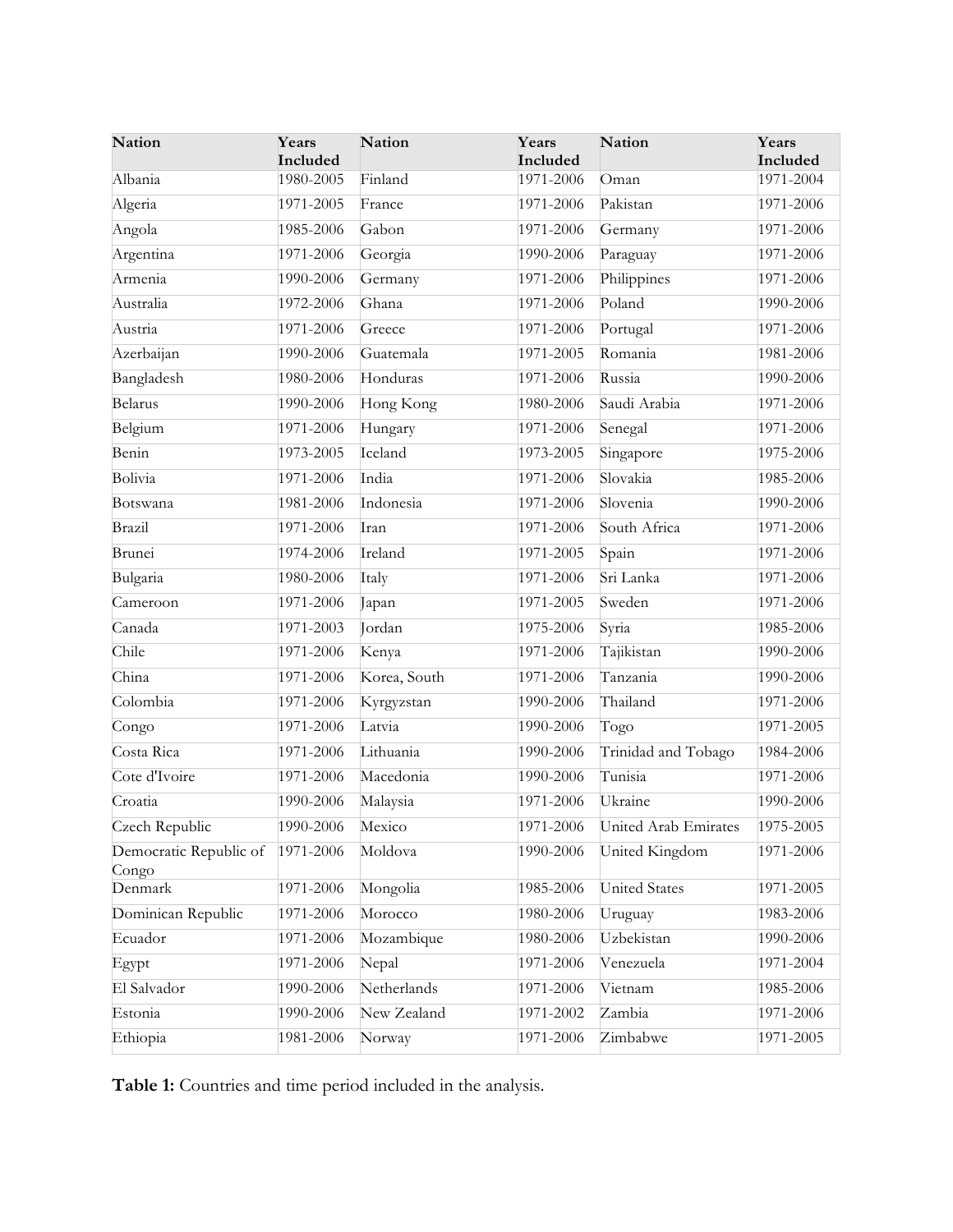#### **Development Status**

The designation of development status is determined by merging a few different existing classifications. Many analyses use the distinction of OECD and non-OECD countries. However, this analysis focuses on the differences between developed, emerging, and developing countries. Included among OECD countries are Mexico and Turkey, which are generally categorized as emerging economies and Slovakia, which is usually classified as a developing country. Moreover, a number of advanced economies are not included in the OECD such as Hong Kong, Israel, and Singapore.<sup>2</sup>

The International Monetary Fund divides nations into two categories: advanced economies and developing and emerging markets (IMF 2007). This analysis follows their classification for advanced economies. In the IMF classification, emerging markets include countries of all development levels from emerging to least developed, so further distinctions are employed. The category of emerging economies is based upon the MSCI Emerging Markets Index (MSCI Barra 2008). Least developed countries are classified using the United Nations designation (UN 2008). All others fall in the category of developing countries. After these bins were created based on these external categories, a few changes were made to better reflect the high level of development of a few small, wealthy countries that were categorized as developing countries. Additionally, countries like Slovenia, South Korea, and Portugal that are now categorized as advanced economies are designated emerging countries since they made the transition from developing to advanced during the study period. Table 2 details the classifications used in the model.

 $2$  Hong Kong is a special administrative region of China, but has independent data and significant sovereignty over domestic matters that relate to energy, so is included among the country analysis separate from China.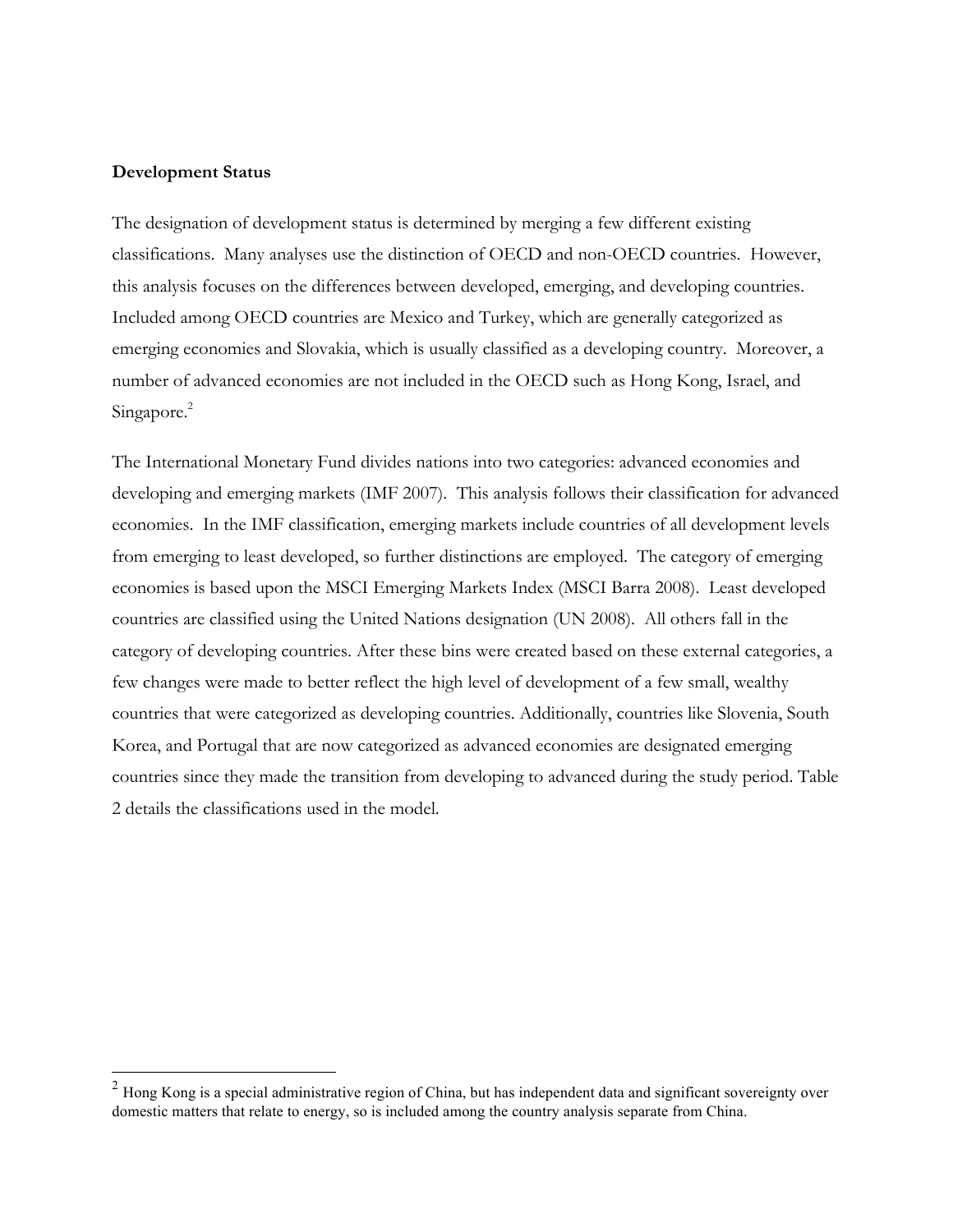| <b>Advanced</b>      | Emerging       | Developing    |                     | <b>Least Developed</b> |
|----------------------|----------------|---------------|---------------------|------------------------|
| Australia            | Argentina      | Albania       | Kyrgyzstan          | Angola                 |
| Austria              | Brazil         | Algeria       | Latvia              | Bangladesh             |
| Belgium              | Chile          | Armenia       | Libya               | Benin                  |
|                      |                |               |                     | Democratic Republic    |
| Brunei               | China          | Azerbaijan    | Lithuania           | of Congo               |
| Canada               | Colombia       | Belarus       | Macedonia           | Ethiopia               |
| Denmark              | Czech Republic | Bolivia       | Moldova             | Mozambique             |
| Finland              | Egypt          | Botswana      | Mongolia            | Nepal                  |
| France               | Hungary        | Bulgaria      | Oman                | Senegal                |
| Germany              | India          | Cameroon      | Panama              | Tanzania               |
| Greece               | Indonesia      | Congo         | Paraguay            | Togo                   |
| Hong Kong            | Jordan         | Costa Rica    | Romania             | Zambia                 |
| Iceland              | Malaysia       | Cote d'Ivoire | Slovakia            |                        |
| Ireland              | Mexico         | Croatia       | Sri Lanka           |                        |
|                      |                | Dominican     |                     |                        |
| Italy                | Morocco        | Republic      | Syria               |                        |
| Japan                | Pakistan       | Ecuador       | Tajikistan          |                        |
| Netherlands          | Philippines    | El Salvador   | Trinidad and Tobago |                        |
| New Zealand          | Poland         | Estonia       | Tunisia             |                        |
| Norway               | Portugal       | Gabon         | Ukraine             |                        |
| Singapore            | Russia         | Georgia       | Uruguay             |                        |
| Spain                | Saudi Arabia   | Ghana         | Uzbekistan          |                        |
| Sweden               | Slovenia       | Guatemala     | Venezuela           |                        |
| United Arab          |                |               |                     |                        |
| Emirates             | South Africa   | Honduras      | Vietnam             |                        |
| United Kingdom       | South Korea    | Iran          | Zimbabwe            |                        |
| <b>United States</b> | Thailand       | Kenya         |                     |                        |

**Table 2**: Development classification groups over the time period of 1971 to 2006.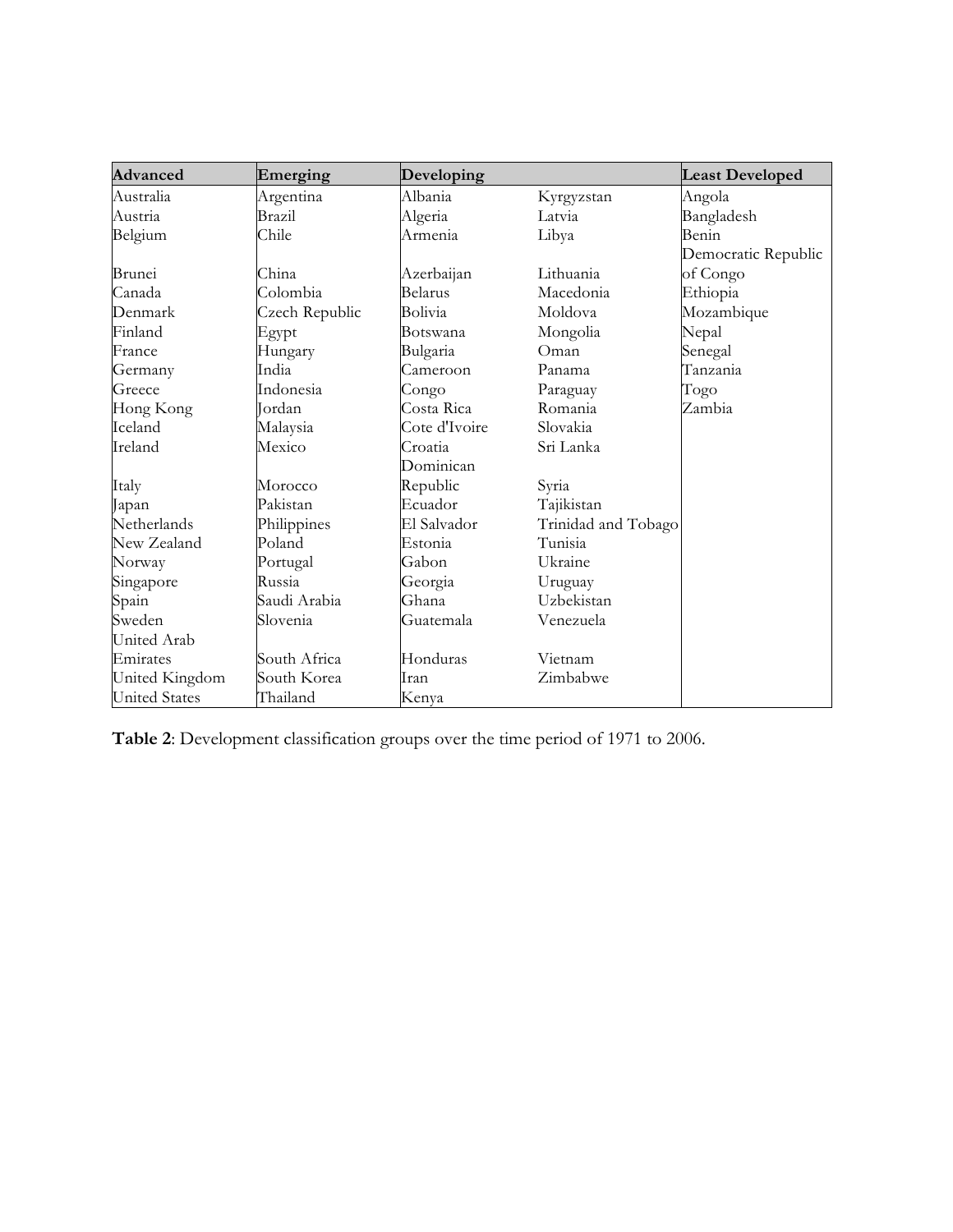### **Summary Statistics for Models Variables**

| Variable                            | A11<br>Countries | Advanced    | Emerging  | Developing | Least<br>Developed |
|-------------------------------------|------------------|-------------|-----------|------------|--------------------|
| CO2 Emissions per Capita            | 3,473,352        | 9,100,190   | 1843338   | 811,053    | 266,437            |
| (tons of CO2 per million people)    | (572, 704)       | (1,043,529) | (475,988) | (215, 784) | (134,009)          |
| GDP per Capita (US\$ 2000)          | 4,927            | 12,616      | 2,301     | 1,674      | 360                |
|                                     | (704)            | (813)       | (573)     | (369)      | (73)               |
| Productivity of Energy              | 3,405            | 4,113       | 2,668     | 4,017      | 951                |
| (\$ per ton of oil equivalent TPES) | (573.2)          | (365)       | (450)     | (807)      | (208)              |
| Number of Countries                 | 62               | 18          | 18        | 21         | 5                  |

**Table 3:** Means and standard deviations of key variables for 1971.

| Variable                            | All<br>Countries | Advanced   | Emerging  | Developing | Least<br>Developed |
|-------------------------------------|------------------|------------|-----------|------------|--------------------|
| CO2 Emissions per Capita            | 4,529,848        | 10,200,000 | 3,542,006 | 2,561,647  | 192,992            |
| (tons of CO2 per million people)    | (87, 422)        | (169, 353) | (119,381) | (83,674)   | (9,743)            |
| GDP per Capita (US\$ 2000)          | 6,757.2          | 19,704     | 3,434     | 1,989.9    | 314.4              |
|                                     | (154.4)          | (244.7)    | (114.1)   | (50.7)     | (8.6)              |
| Productivity of Energy              | 2,712.1          | 4,694.1    | 2,407.3   | 2,057.5    | 996.5              |
| (\$ per ton of oil equivalent TPES) | (39.6)           | (67.1)     | (54.2)    | (63.0)     | (33.9)             |
| Number of Countries                 | 101              | 22         | 24        | 44         | 11                 |

**Table 4:** Means and standard deviations of key variables for 2005.

# **Results and Discussion**

## *Fully Aggregated Model*

When all development groups are run together in one model with carbon dioxide emissions per dollar of GDP, all independent variables are significant (Table #). When the model is run separately for each development group, the coefficients change significantly, not only in magnitude, but in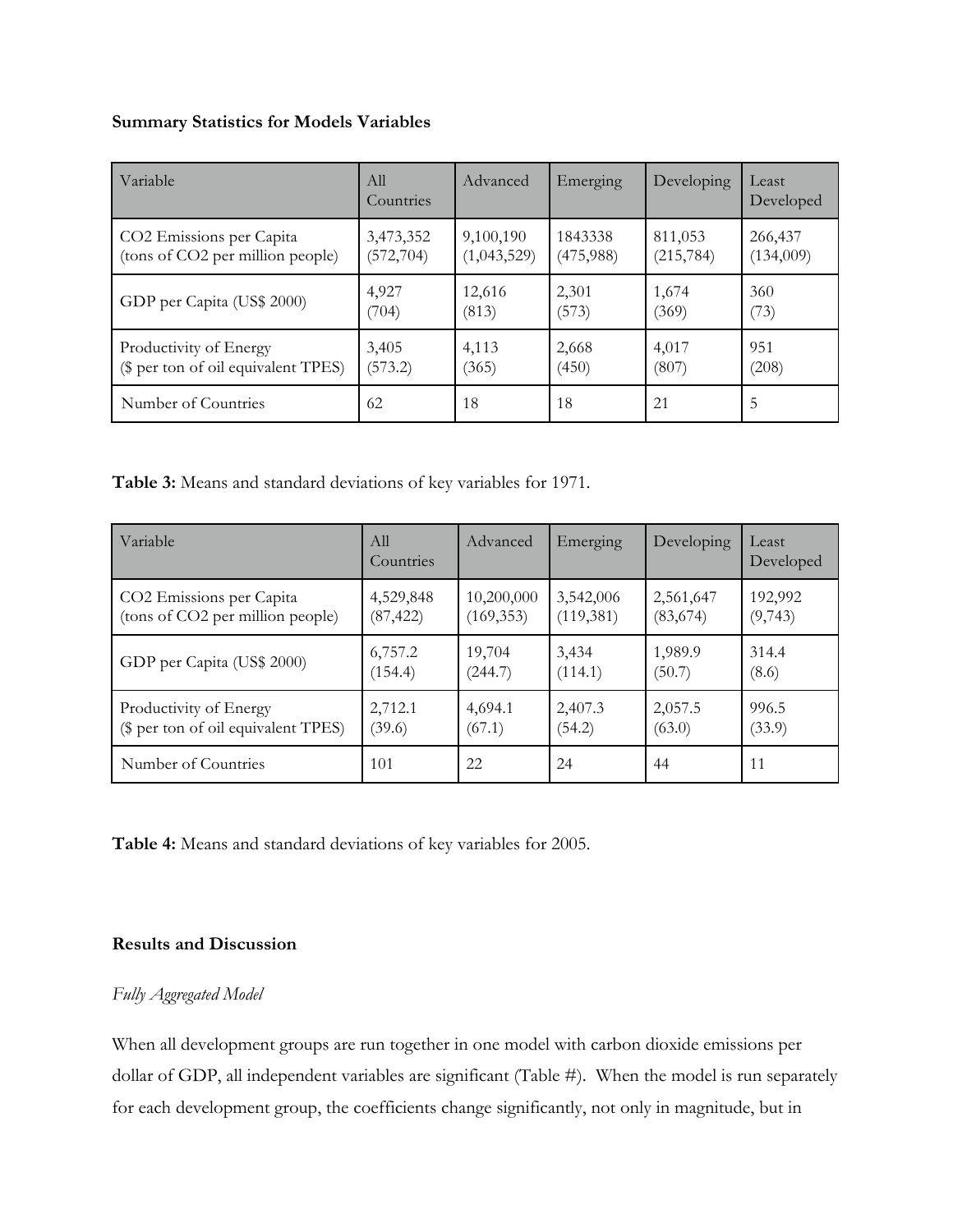some cases, also in sign. This strongly supports the hypothesis that there are inherent differences in the contribution of various factors among different levels of economic development.

Under a quadratic functional form for GDP per capita, the model appears to confirm the EKC hypothesis, with a large, positive linear coefficient and a small, negative quadratic coefficient. Electricity variables all have large positive variables, which is expected, with the exception of natural gas having a larger coefficient than oil powered electricity. This points to possible indirect effect as a straightforward decomposition of carbon emissions would result in coefficients that follow from the average efficiencies and carbon dioxide emissions per unit of electricity produced. If this were the case, the order would likely be coal, oil, then natural gas. However, more data on efficiencies would be needed in order to be ascertain whether this is indicating an indirect effect or whether the average efficiencies of each type of electricity generation outweigh the carbon ratio of the fuel.

Oil production per capita also has a surprising, negative coefficient. Many major oil producing countries have high subsidies on fuels, resulting in very high use. However, this variation could be accounted for in other terms, such as the productivity of energy or the transportation energy per capita. The correlation between transport energy per capita and oil production per capita is 0.3929, and is 0.1904 between productivity of energy and oil production per capita. Coal production, on the other hand, has a high coefficient.

The percentage of value-added in the economy in agriculture is positive, but smaller than the percentage of value-added in industry, while the services sector is dropped to avoid perfect collinearity. There is a high correlation between the percentage of GDP generated by agriculture and percentage of the population living in rural areas (Correlation=0.7366), so this could affect the magnitude of the coefficient. If services are included and agriculture is dropped, the coefficient for services is -33,515.3 and the coefficient for industry is 13,414.8 (both with p-values < 0.0001).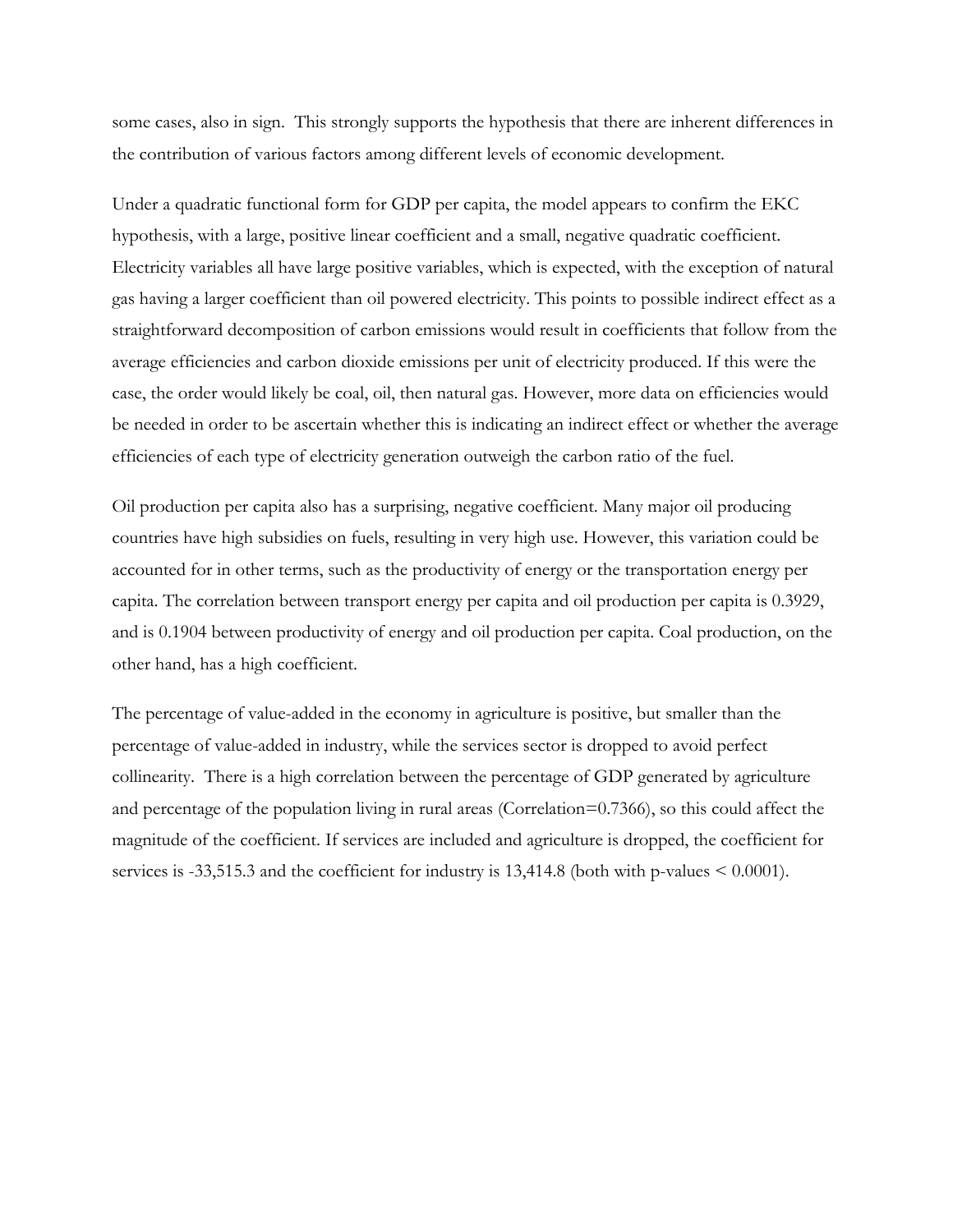| <b>Variables</b>                                                 | Coefficients   |
|------------------------------------------------------------------|----------------|
| GDP per capita                                                   | 280.3***       |
| GDP per capita squared                                           | $-0.0059***$   |
| Productivity of Energy (GDP/Energy Consumption)                  | $-217.2***$    |
| Coal-Powered Electricity (% Total Electricity Output)            | 21,464.9***    |
| Natural Gas-Powered Electricity (% Total Electricity<br>Output)  | 14,795.6***    |
| Oil-Powered Electricity (% Total Electricity Output)             | 13,161.7***    |
| Oil Production per Capita (kg oil equivalent)                    | $-39.9***$     |
| Coal Production per Capita (kg oil equivalent)                   | 870.0***       |
| Agricultural Sector (% of GDP)                                   | 34,175.3***    |
| Industry Sector (% of GDP)                                       | 47,175.1***    |
| Rural (% of Population)                                          | $-49,747.0***$ |
| Transport Energy per Capita (kg of oil equivalent per<br>person) | 5,285.0***     |
| _Constant                                                        | 1,814,084***   |
| <b>SSR</b>                                                       | $1.58E + 15$   |
| SST                                                              | 7.79E+16       |
| Adjusted R-Squared                                               | 0.9787         |

**Table 5:** Panel regression coefficients for fixed effects model of carbon dioxide emissions per unit of GDP without differentiation between development groups.

\*\*\*P-value  $< 0.001$ \*\*P-value  $\leq 0.01$  $*P$ -value < 0.05 † P-value < 0.10

## *Disaggregated Model: Distinguishing Between Development Stages*

First, each variable in the general model is interacted with dummy variables to allow the coefficients for each variable to differ among the four development groups. In the first iteration, GDP per capita and GDP per capita squared are also differentiated by groups. Then, to isolate the change in the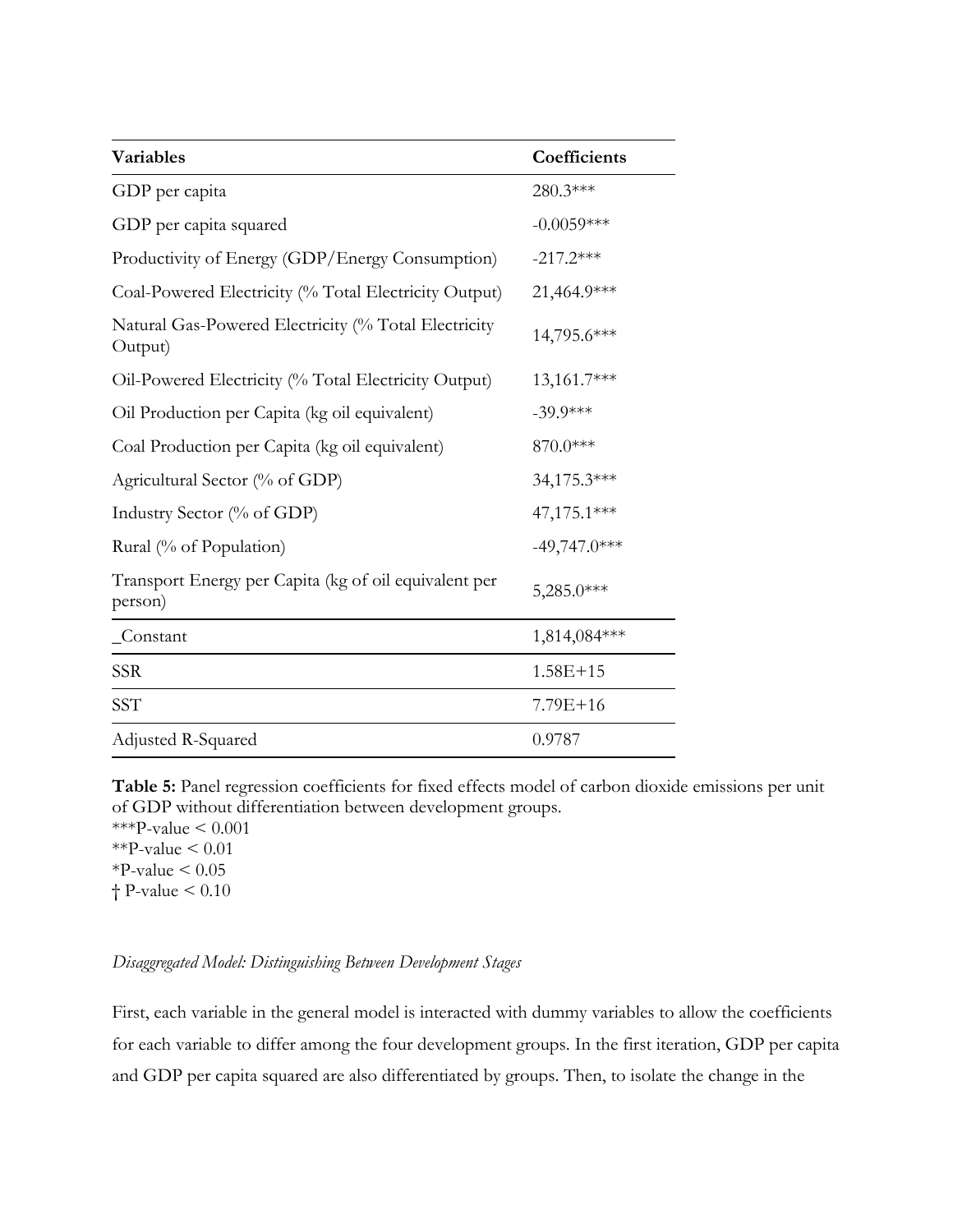GDP per capita and carbon emissions relationship, the GDP per capita coefficients are collapsed back into one group. From here, we can make comparisons between these two models.

In the fully aggregated model (Table #), the relationship between GDP per capita and CO2 emissions is:

$$
CO2_{it} = 280 \left( \frac{G_{it}}{P_{it}} \right) - 0.0059 \left( \frac{G_{it}}{P_{it}} \right)^{2} + X' \beta + \varepsilon_{it}
$$

where  $X'\beta$  represents all other control variables.

In the partially aggregated model, where all variables but GDP per capita are disaggregated, the linear term becomes steeper, while the quadratic term is essentially unchanged.

$$
CO2_{it} = 406 \left(\frac{G_{it}}{P_{it}}\right) - 0.006 \left(\frac{G_{it}}{P_{it}}\right)^{2} + X'\beta + \varepsilon_{it}
$$

With the fully disaggregated model, the relationship changes for each development group. For advanced economies, the relationship is similar to the aggregated models. Yet, the other development groups show significantly different relationships. Emerging economies display a strongly linear relationship, and the quadratic term is insignificant. This is an important finding as it suggests that emerging countries, including countries like South Korea and Slovenia who are now often categorized as advanced economies, show no concavity in the relationship between GDP per capita and CO2 emissions per capita. Developing countries show a convex relationship, meaning that emissions decline early on in development and then begin to increase with income. The least developed countries do not show significant relationships for any variables, likely due to the small sample size. In future analyses, they could be included with developing economies.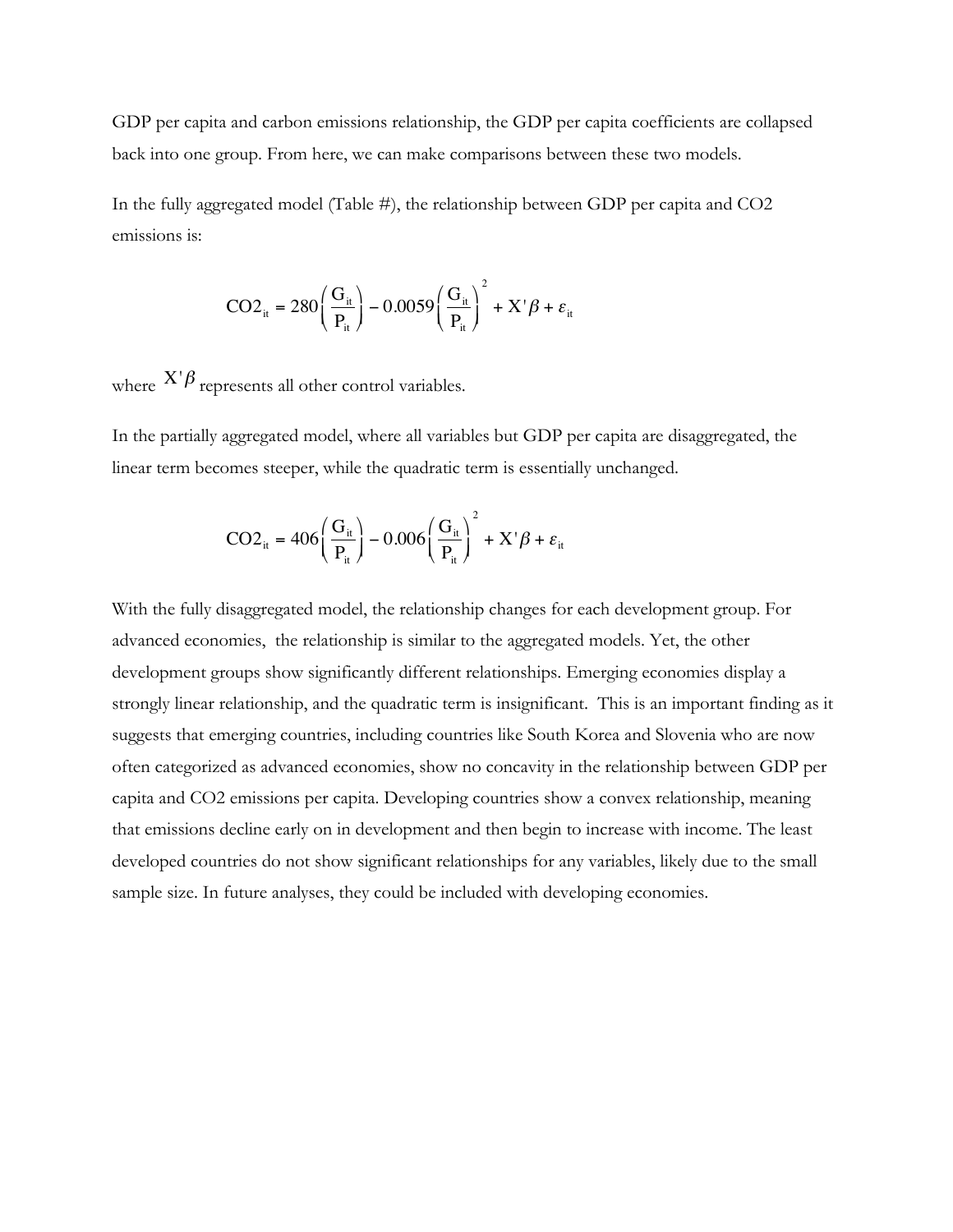|                                                                               | Advanced<br>Economies | Emerging<br><b>Economies</b> | Developing<br><b>Economies</b> | Least<br>Developed |
|-------------------------------------------------------------------------------|-----------------------|------------------------------|--------------------------------|--------------------|
| GDP per capita                                                                | $234.0***$            | 461.5***                     | $-967.1***$                    | 860.4              |
| GDP per capita squared                                                        | $-0.004***$           | $-0.005$                     | $0.152***$                     | $-0.355$           |
| Productivity of Energy<br>(GDP/Energy)<br>Consumption)                        | $-845.7***$           | $-675.4***$                  | $-49.9***$                     | $-113.4$           |
| Coal-Powered Electricity<br>(% Total Electricity<br>Output)                   | 51125.6***            | 7043.6*                      | $-301.9$                       | 2350.6             |
| Natural Gas-Powered<br>Electricity (% Total<br>Electricity Output)            | 44871.4***            | $6315.0*$                    | 10356.0***                     | $-98.4$            |
| Oil-Powered Electricity<br>(% Total Electricity<br>Output)                    | 31181.5***            | 6308.4*                      | 15044.1***                     | 669.5              |
| Oil Production per Capita<br>(kg oil equivalent)                              | $-31.08***$           | $-49.0**$                    | $-31.9**$                      | 33.9               |
| Coal Production per<br>Capita (kg oil equivalent)                             | $615.9***$            | 495.6**                      | 4,851.4***                     | 5,125.4            |
| Agricultural Sector (% of<br>GDP)                                             | $-2223.8$             | 37353.1***                   | 45654.9***                     | 510.4              |
| Industry Sector (% of<br>GDP)                                                 | 40713.2***            | 54471.0***                   | 44470.3***                     | 1758.2             |
| Rural (% of Population)                                                       | $-9049.3$             | $-47831.1***$                | $-36111.0***$                  | 563.1              |
| Transport Energy per<br>Capita (kg of oil equivalent 4074.0***<br>per person) |                       | 3501.0***                    | 6549.6***                      | 2215.2             |
| Constant                                                                      | $-356171.6$           |                              |                                |                    |
| <b>SSR</b>                                                                    | $9.63E + 14$          |                              |                                |                    |
| SST                                                                           | 7.79E+16              |                              |                                |                    |
| Adjusted R-Squared                                                            | 0.9864                |                              |                                |                    |

**Table 6:** Fully disaggregated panel regression coefficients for carbon dioxide emissions per capita. \*\*\*P-value  $\leq 0.001$  $*$ <sup>-</sup>P-value  $< 0.01$ 

 $*P$ -value  $< 0.05$ 

† P-value < 0.10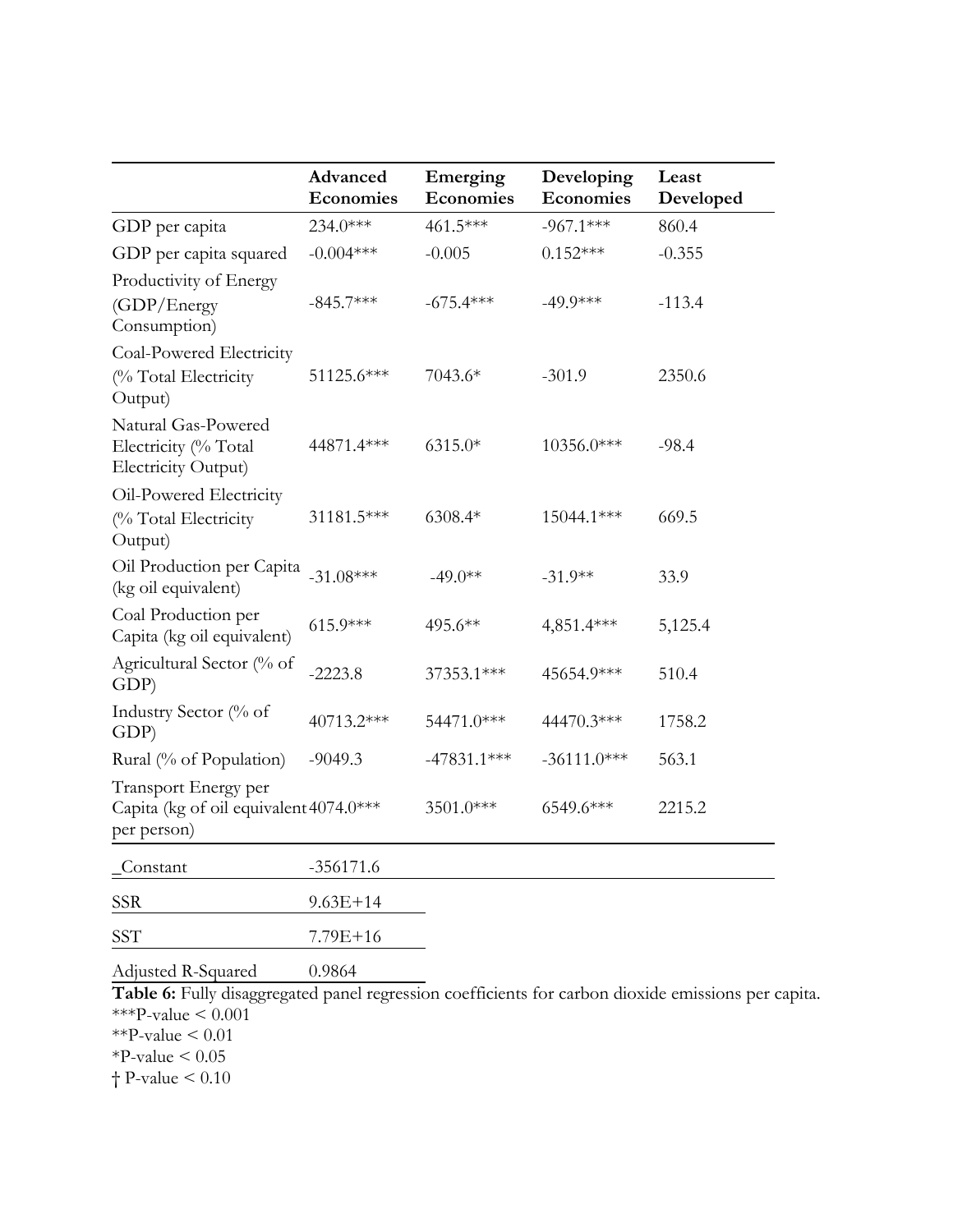|                                                                     | All Countries Advanced | Economies          | Emerging<br>Economies | Developing<br>Economies | Least<br>Developed |
|---------------------------------------------------------------------|------------------------|--------------------|-----------------------|-------------------------|--------------------|
| GDP per capita                                                      | 406.10***              |                    |                       |                         |                    |
| GDP per capita squared                                              | $-0.006***$            |                    |                       |                         |                    |
| Productivity of Energy<br>(GDP/Energy<br>Consumption)               |                        | $-939.6***$        | $-658.4***$           | $-131.7***$             | $-87.0$            |
| Coal-Powered Electricity                                            |                        |                    |                       |                         |                    |
| (% Total Electricity<br>Output)                                     |                        | 50115.7***         | 7537.4*               | $-3425.6$               | 2517.9             |
| Natural Gas-Powered<br>Electricity (% Total<br>Electricity Output)  |                        | 41685.3***         | 4915.1                | 8788.7***               | 345.1              |
| Oil-Powered Electricity                                             |                        |                    |                       |                         |                    |
| (% Total Electricity<br>Output)                                     |                        | 33879.5***         | 5714.6*               | 13870.3***              | 687.3              |
| Oil Production per Capita<br>(kt oil equivalent)                    |                        | $-337.6***$        | $-286.4*$             | $-213.2*$               | 7.1                |
| Coal Production per<br>Capita (kt oil equivalent)                   |                        | $611.5***$         | 495.6**               | 4666.7***               | 5149.8             |
| Agricultural Sector (% of<br>GDP)                                   |                        | 19789.3            | 35512.8***            | 60598.3***              | $-286.0$           |
| Industry Sector (% of<br>GDP)                                       |                        | 32936.3***         | 54117.7***            | 44794.2***              | 1888.5             |
| Rural (% of Population)                                             |                        | $-28566.63\dagger$ | $-46769.4***$         | $-28420.9***$           | $-816.2$           |
| Transport Energy per<br>Capita (kg of oil equivalent<br>per person) |                        | 3752.6***          | 4171.8***             | 6785.2***               | 2200.2             |
| Constant                                                            | 291491.7               |                    |                       |                         |                    |
| <b>SSR</b>                                                          | $1.10E + 15$           |                    |                       |                         |                    |
| <b>SST</b>                                                          | $7.79E + 16$           |                    |                       |                         |                    |
| Adjusted R-Squared                                                  | 0.9845                 |                    |                       |                         |                    |

**Table 7:** Partially aggregated panel regression coefficients for carbon dioxide emissions per capita. \*\*\*P-value  $\leq 0.001$ 

 $*$ <sup>\*</sup>P-value < 0.01

 $*P$ -value < 0.05

† P-value < 0.10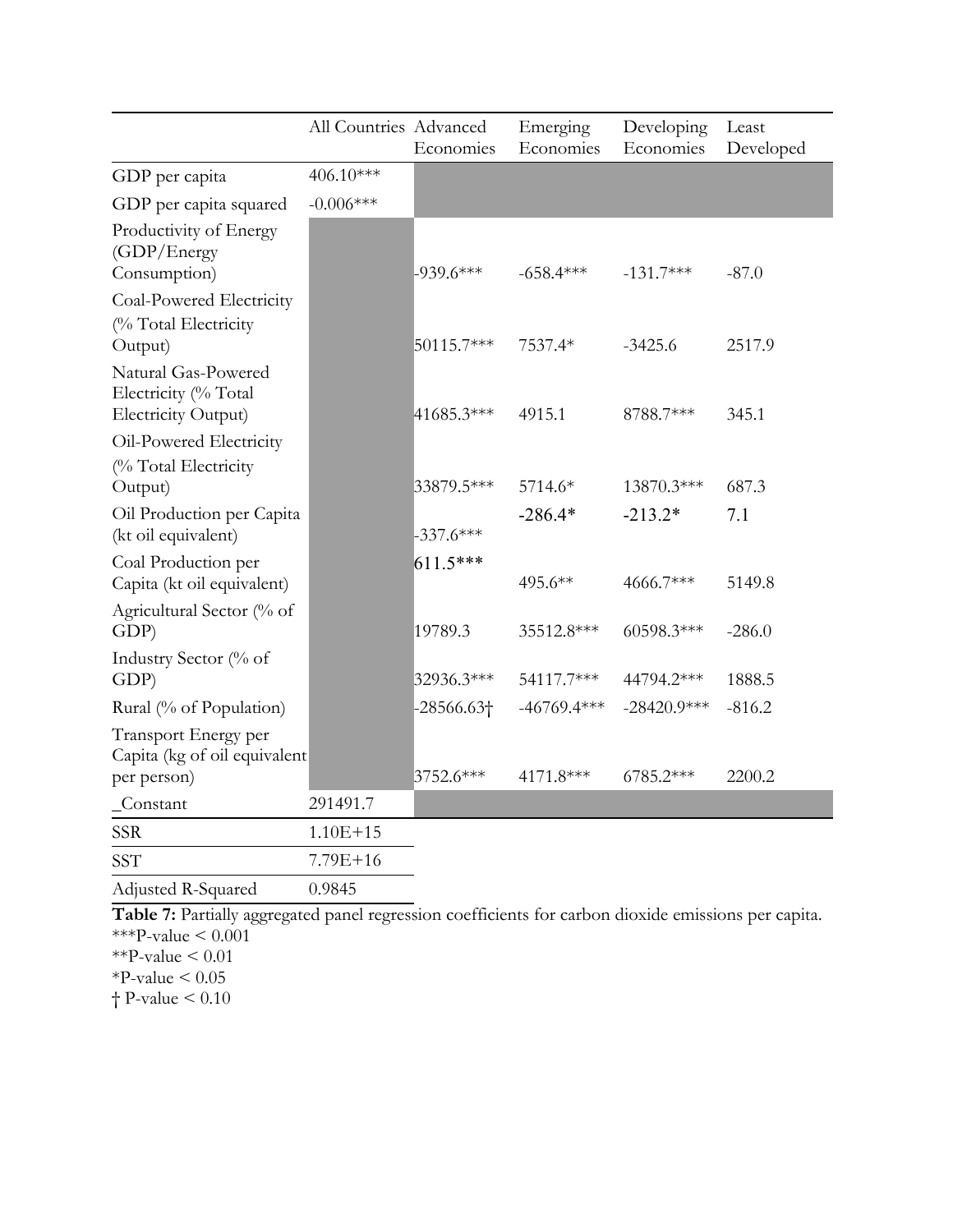To evaluate whether disaggregating among development groups is a better overall fit, an F-test is performed on the sum of squared residuals:

$$
F = \frac{(SSR_R - SSR_{UR})/q}{SSR_R / (n - k - 1)}
$$

The F-statistic for the fully aggregated model compared to the fully disaggregated model is 8.59, which calls for a rejection of the null hypothesis that the reduction in the residuals is due to solely the increase in explanatory variables. On the contrary, the disaggregated model is a better for for the data. For the partially aggregated model (aggregating GDP per capita terms) compared to the fully aggregated model, the F-statistic is 124.8, thus the unrestricted model is preferred.

These F-tests show that the disaggregated models are more effective at efficiently minimizing the residuals. The individual t-tests for each establish the statistical significance of individual regressors. Now, Wald tests are used to test linear hypotheses about the coefficients of the aggregated model, namely whether coefficients for different developing groups are statistically significant. Post-

estimation Wald tests are run for  $\beta_{G1} + \beta_{G2}$  from each development group. The GDP per capita

coefficients for all developing country groups are significantly different from one another. Pairwise comparison tests show differences for all pairs except for any pairs with least developed countries. Once again, this group appears to suffer from low data availability resulting in a small sample size.

These statistical tests show that the relationships between GDP per capita and carbon dioxide emissions are different among development groups and that a model specification that allows for different slopes for each development group lead to better estimation.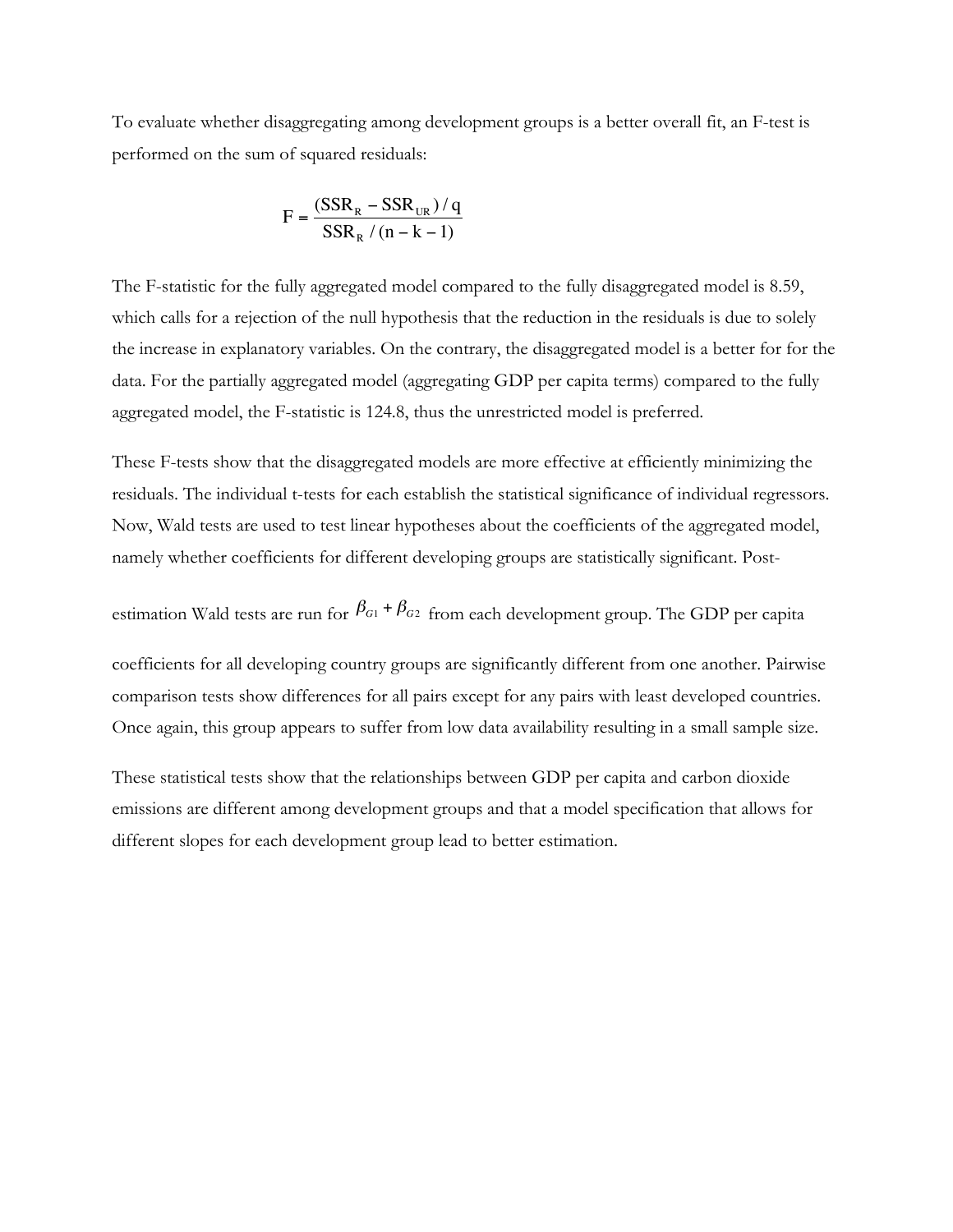

Figure 6: Predicted relationship between per capita GDP and per capita carbon emissions for each development group.

### **Conclusions**

It is difficult to strike a balance between simplicity and accuracy in models that explain complex and far-reaching problems such as carbon dioxide emissions. On the other hand, data intensive decomposition methods can become infeasible on a global scale and also have low widespread explanatory power. This analysis presents a simple methodology that seeks this balance and contributes insight to the specific differences in the relationship between general contributing factors and emissions for different levels of economic development.

Boiling down the greenhouse gas issue to a simple relationship with GDP ignores other essential contributive factors and does not provide effective direction for policy planning. GDP has a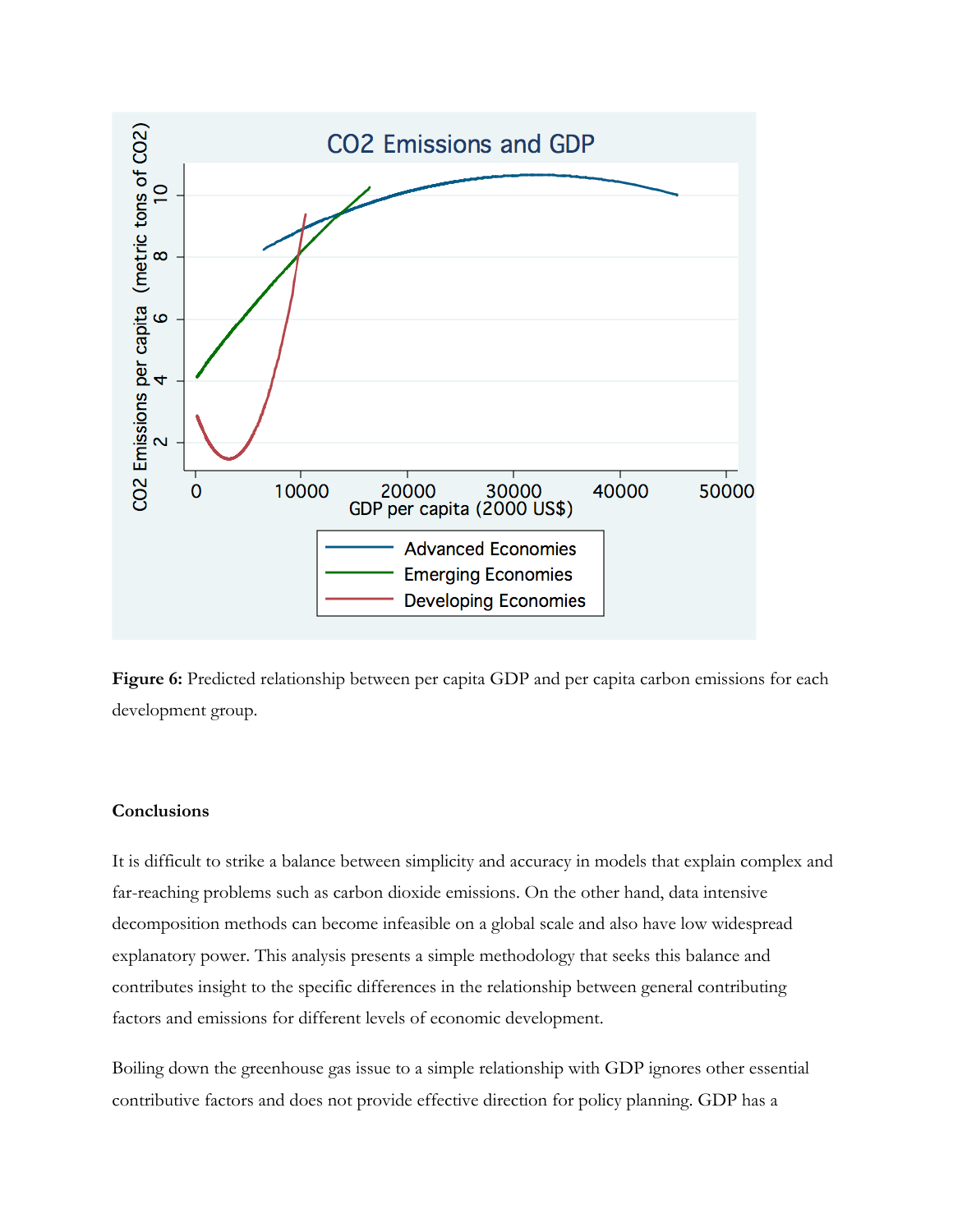complex relationship with carbon dioxide emissions. The results of the model show that there is indeed a major difference in these relationships. These distinctions must be recognized in order to create an accurate picture of carbon dioxide emissions in the past and into the future. This is an essential first step to answer the question of where emissions mitigation potential exists at each stage of economic development.

The urgent nature of climate change demands that we act to reduce our emissions across the globe. However, as we begin to take action in developed countries, the vast uncertainties that remain in evaluating the best and lowest cost ways of reducing emissions in the developing world must be examined and resolved. It is imperative to understand the nature of the relationship between the cost structures in developed, developing, and emerging countries before we set the trajectory global climate policy to depend on an unexamined assumption. This study has shown that it is important to approach these factors differently depending on the development status of each nation. Further analysis could reveal important information about the relative costs of GHG emissions mitigation around the world and could inform the international policy debate on reducing global emissions. If we can answer these questions, we can focus our efforts to reduce the largest quantity of emissions for each dollar spent on greenhouse gas mitigation across the globe.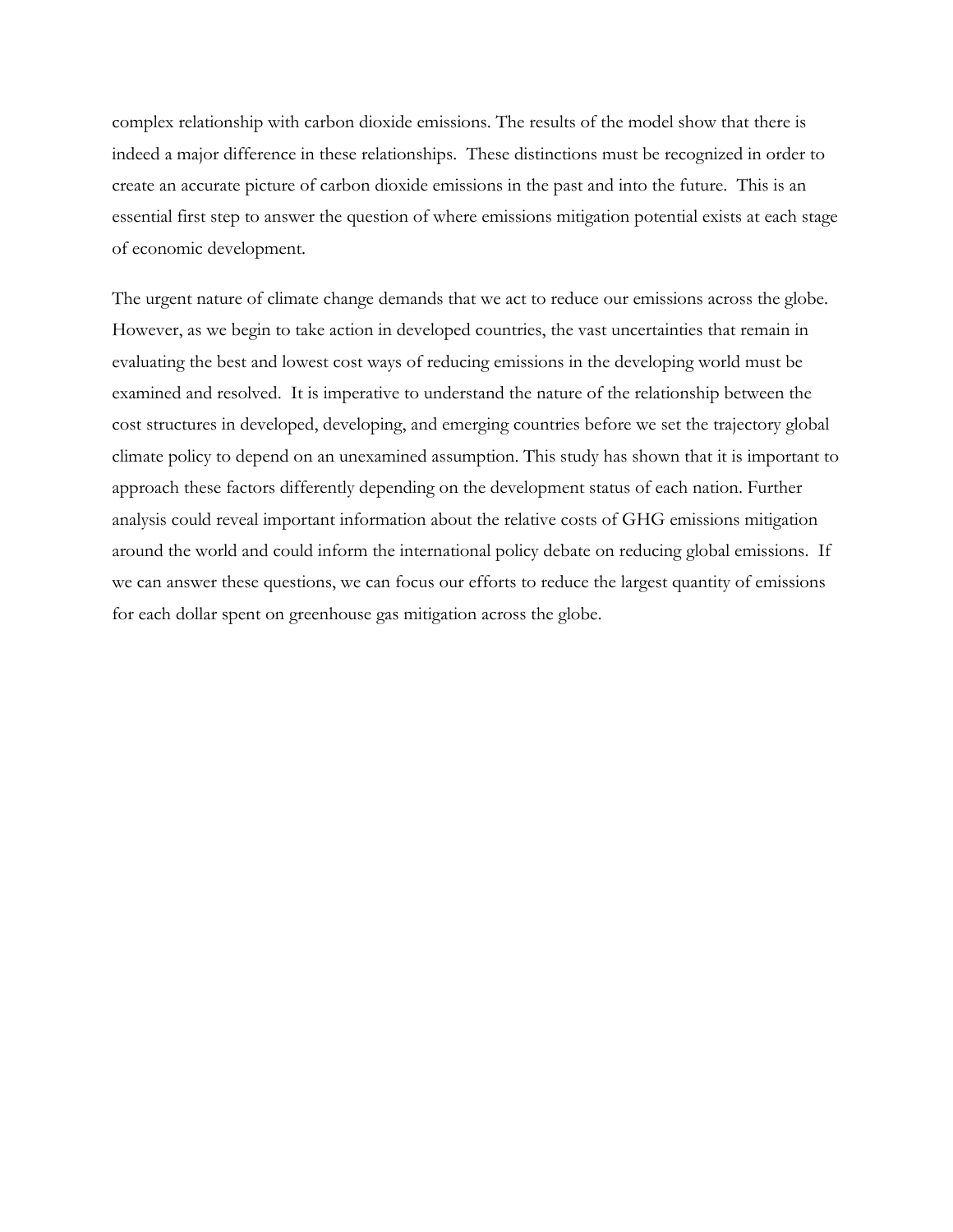## **References**

Ang, B.W., N. Liu. 2007. Energy decomposition analysis: IEA model versus other methods. *Energy Policy*. 35: 1426–1432.

Azomahou, T., F. Laisney, P. Nguyen Van. 2006. Economic development and CO2 emissions: A nonparametric panel approach. *Journal of Public Economics.* 90:1347– 1363.

Baum, C.F. 2006. *An Introduction to Modern Econometrics Using Stata.* Stata Press: College Station, TX, USA.

Boden, T.A., G. Marland, R.J. Andres. 1995. Estimates of Global, Regional, and National Annual CO2 Emissions from Fossil-Fuel Burning, Hydraulic Cement Production, and Gas Flaring: 1950- 1992. Oak Ridge, TN: Carbon Dioxide Information Analysis Center, Oak Ridge National Laboratory, U.S. Department of Energy.

Commoner, B., 1971. *The Closing Circle.* Knopf, New York.

Energy Information Agency. 2005. *International Energy Annual.* United States Department of Energy. http://www.eia.doe.gov/iea/.

Galeotti, M., and A. Lanza. 1999. Richer and cleaner? A study on carbon dioxide in developing countries. *Energy Policy* 27: 565–573.

Intergovernmental Panel on Climate Change. 1996. *Revised 1996 IPCC Guidelines for National Greenhouse Gas Inventories.* http://www.ipcc-nggip.iges.or.jp/public/gl/invs1.html.

Intergovernmental Panel on Climate Change. 2007a. "Technical Summary." In: *Climate Change 2007: Mitigation. Contribution of Working Group III to the Fourth Assessment Report of the Intergovernmental Panel on Climate Change* [B. Metz, O. R. Davidson, P. R. Bosch, R. Dave, L. A. Meyer (eds)], Cambridge University Press, Cambridge, United Kingdom and New York, NY, USA.

Intergovernmental Panel on Climate Change. 2007b. *Climate Change 2007: The Physical Science Basis. Contribution of Working Group I to the Fourth Assessment Report of the Intergovernmental Panel on Climate Change* [Solomon, S., D. Qin, M. Manning, Z. Chen, M. Marquis, K.B. Averyt, M. Tignor and H.L. Miller (eds.)]. Cambridge University Press, Cambridge, United Kingdom and New York, NY, USA, 996 pp.

International Energy Agency. 2008. CO2 Emissions from Fuel Combustion 1971–2006. OECD/IEA, Paris, France. http://titania.sourceoecd.org/vl=4175726/cl=18/nw=1/rpsv/ij/oecdstats/16834291/v335n1/s1/ p1. Last accessed May 6, 2009.

International Energy Agency

International Monetary Fund. 2007. *World Economic Outlook*. http://www.imf.org/external/pubs/ft/weo/2007/02/pdf/text.pdf.